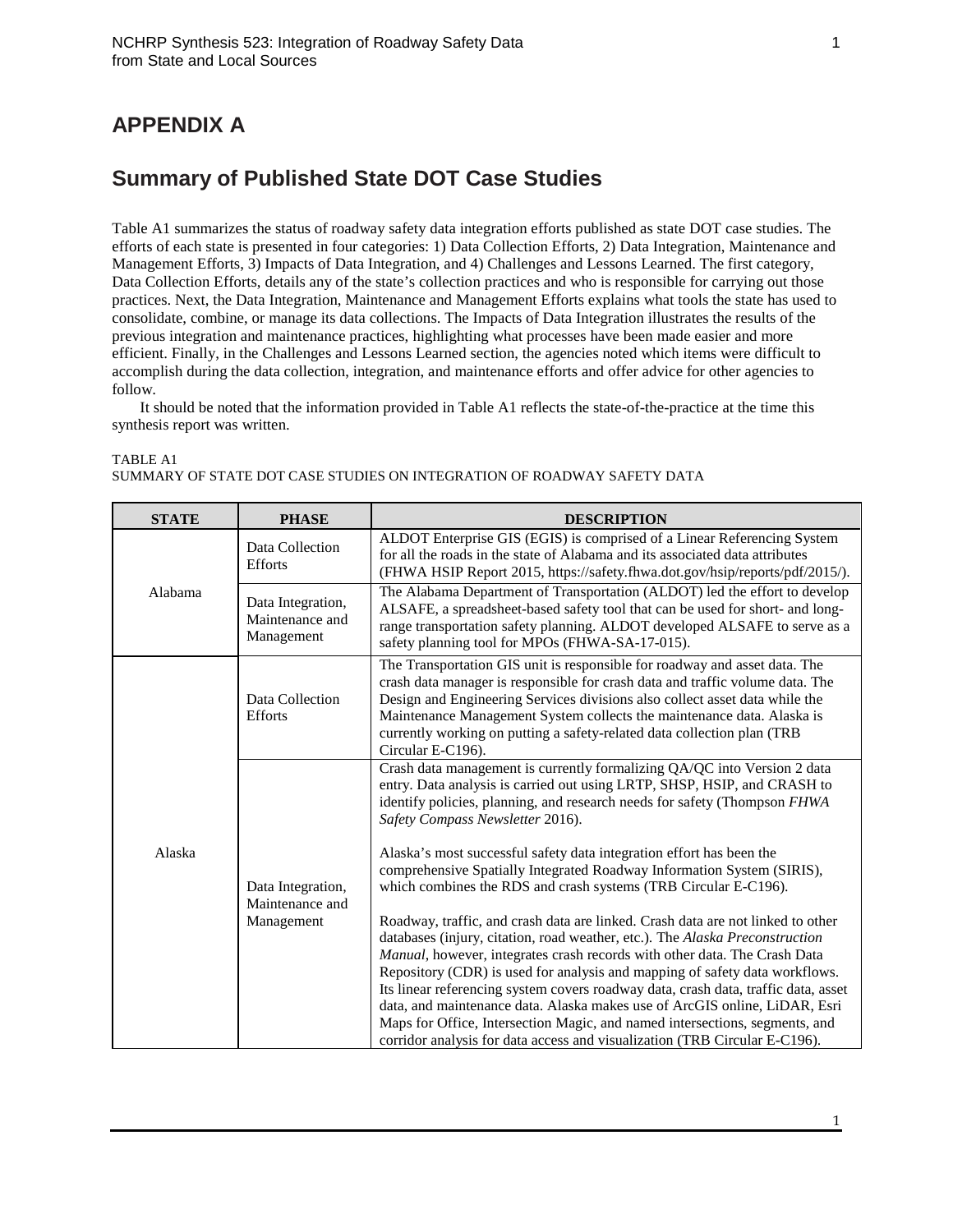| <b>STATE</b> | <b>PHASE</b>                                       | <b>DESCRIPTION</b>                                                                                                                                                                                                                                                                                                                                                                                                                                                                                                                                                                                                                                                                                  |
|--------------|----------------------------------------------------|-----------------------------------------------------------------------------------------------------------------------------------------------------------------------------------------------------------------------------------------------------------------------------------------------------------------------------------------------------------------------------------------------------------------------------------------------------------------------------------------------------------------------------------------------------------------------------------------------------------------------------------------------------------------------------------------------------|
|              | Challenges and<br><b>Lessons Learned</b>           | Challenges for Alaska's data integration include: CDR full implementation for<br>electronic data transfer from DMV to DOT, integration of health and crash<br>records at state level, and Transportation Asset Management Information<br>System (TAMIS) implementation lacking a leader (TRB Circular E-C196).                                                                                                                                                                                                                                                                                                                                                                                      |
| Arizona      | Data Integration,<br>Maintenance and<br>Management | ADOT recently finished a pilot project in conjunction with the Federal<br>Highway Administration (FHWA) that makes local and Tribal agency data<br>available to the state in the Arizona Transportation Information System (ATIS)<br>database. Arizona received data from the Bureau of Indian Affairs (BIA), the<br>Maricopa Association of Governments (MAG), the Navajo Division of<br>Transportation, and the Pima Association of Governments (PAG). Local and<br>state data were combined and then exported, transformed, and loaded (ETL)<br>into AASHTOWare Safety Analyst™ (FHWA-SA-16-061).                                                                                                |
|              | Impacts of Data<br>Integration                     | The integrated data set allows roadways, traffic volumes, and accident records<br>to be imported into the same system. ADOT created guidelines on how future<br>data can be imported and assessed when it is collected. It was reported that the<br>guidelines have improved data loading and made it more user-friendly. It also<br>helps pinpoint errors or outliers in the data. The ETL process launched by this<br>pilot project can now help ADOT move further in analyzing intersections and<br>more intricate variables (FHWA-SA-16-061).                                                                                                                                                   |
|              | Challenges and<br><b>Lessons Learned</b>           | The Arizona DOT State and Local Safety Data Integration pilot project pulled<br>data from the ATIS and Safety Data Mart (SDM) databases, then integrated it<br>into a uniform format to be processed by AASHTOWare Safety Analyst <sup>™</sup> . In<br>order to do so, the project team had to resolve the varying forms of data and<br>code from ATIS and SDM, converting the files into .csv format and enabling<br>data to be moved from source to proper database (FHWA-SA-16-118).                                                                                                                                                                                                             |
| Arkansas     | Data Integration,<br>Maintenance and<br>Management | MIRE is connected with the eCrash, which will improve the data quality for<br>analysis. MIRE roadway data elements are the priority for improvements in<br>HSIP (FHWA HSIP Report 2015,<br>https://safety.fhwa.dot.gov/hsip/reports/pdf/2015/).                                                                                                                                                                                                                                                                                                                                                                                                                                                     |
| Colorado     | Data Integration,<br>Maintenance and<br>Management | Using GIS to pool roadway data and crash data together. This visual data<br>enables them to develop safety performance functions (SPF) and determine<br>Level of Service of Safety (LOSS). These analysis tools can be used to drive<br>countermeasures with the budget in mind (FHWA Safety Compass Newsletter<br>2017).                                                                                                                                                                                                                                                                                                                                                                           |
| Georgia      | Data Integration,<br>Maintenance and<br>Management | Crash location is all geo-coded (FHWA HSIP Report 2015,<br>https://safety.fhwa.dot.gov/hsip/reports/pdf/2015/).                                                                                                                                                                                                                                                                                                                                                                                                                                                                                                                                                                                     |
| Idaho        | Data Collection<br><b>Efforts</b>                  | Idaho Transportation Department (ITD) Division of Engineering Services<br>collects roadway data, asset data, and maintenance data. The Office of<br>Highway Safety collects crash data, traffic volume data, and major corridor<br>incident data. ITD is currently developing a safety-related data collection plan<br>that uses planning and prioritization tools (TRB Circular E-C196).                                                                                                                                                                                                                                                                                                           |
|              | Data Integration,<br>Maintenance and<br>Management | The data systems are not currently linked. ITD is working on establishing a<br>data warehouse comprising of all data systems. The Office of Highway Safety<br>has established a set of database business rules, and it maintains a crash data<br>dictionary. Aside from crash data, other data systems do not have a<br>management plan currently in place. Office of Highway Safety also oversees<br>the SHSP safety analysis and other data evaluation components. The Highway<br>Performance Monitoring System (HPMS) and LRS are used for roadway data,<br>but they largely only include state roads. ITD is working on making this<br>technology compatible with ARNOLD (TRB Circular E-C196). |
|              | Challenges and<br><b>Lessons Learned</b>           | Idaho's most successful safety data integration effort has been its roadway data<br>and crash records.<br>Challenges for Idaho's data integration include project scoping and<br>preconstruction. Work has yet to be done on them (TRB Circular E-C196).                                                                                                                                                                                                                                                                                                                                                                                                                                            |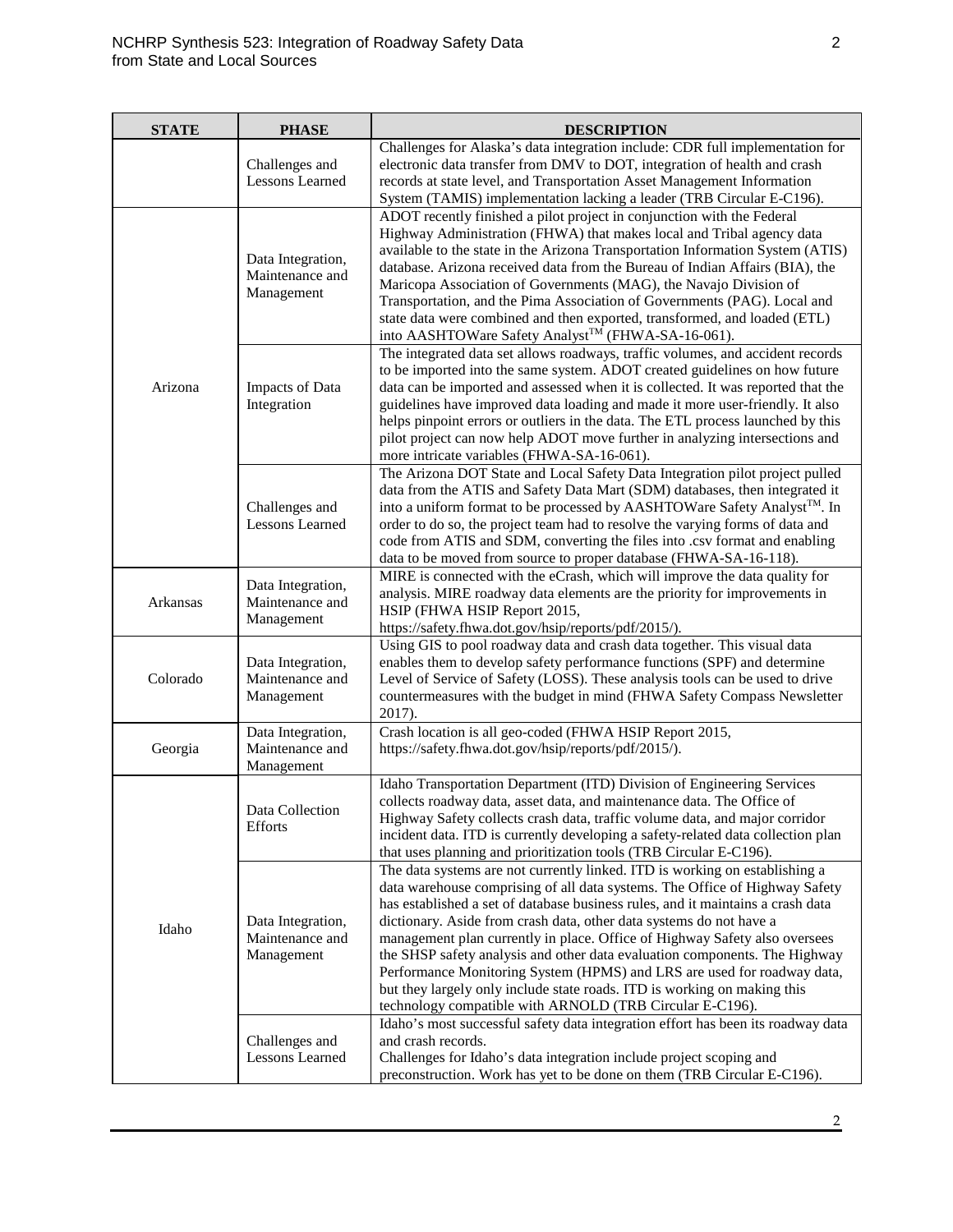| <b>STATE</b> | <b>PHASE</b>                                       | <b>DESCRIPTION</b>                                                                                                                                                                                                                                                                                                                                                                                                                                                                                                                                                                                                                                                                                                                                                                                                                                                                                                                                                                                                                                                                                                                                                                                                                                                                                                                                                                                                                                                                                                                                                     |
|--------------|----------------------------------------------------|------------------------------------------------------------------------------------------------------------------------------------------------------------------------------------------------------------------------------------------------------------------------------------------------------------------------------------------------------------------------------------------------------------------------------------------------------------------------------------------------------------------------------------------------------------------------------------------------------------------------------------------------------------------------------------------------------------------------------------------------------------------------------------------------------------------------------------------------------------------------------------------------------------------------------------------------------------------------------------------------------------------------------------------------------------------------------------------------------------------------------------------------------------------------------------------------------------------------------------------------------------------------------------------------------------------------------------------------------------------------------------------------------------------------------------------------------------------------------------------------------------------------------------------------------------------------|
| Illinois     | Data Integration,<br>Maintenance and<br>Management | The Illinois Department of Transportation (IDOT) has implemented an<br>enterprise data governance approach for managing data collection, storage,<br>distribution, and use throughout the organization. The Illinois Traffic Records<br>Coordinating Committee (ITRCC) directs the IDOT safety analysis activities,<br>which includes identifying severe crash locations and segments, prioritizing<br>locations for treatment, and performing systemic safety analyses (FHWA-SA-<br>16-108). In 2013, IDOT embarked on a pilot program for nine counties in the<br>use of United States Road Assessment Program (usRAP) for county routes.<br>A depiction of the information flow for an enterprise database can be found<br>below in Figure A1. This type of flow was established in order to avoid data<br>duplication, but is recommended with systematic management (DeLucia et al.<br>2012).<br>Rail<br><b>Traffic</b><br><b>Accident</b><br>Roadway<br>Structure<br>Project<br>Maintenance<br>Pavement<br>Crossing<br>Information<br>Information<br>Condition<br>Inventory<br>Inventory<br><b>Status</b><br>Information<br>Inventory<br>Safety<br><b>Bridge</b><br>Congestion<br>Project<br>Pavement<br>Management<br>Management<br>Management<br>Management<br>Management<br>System<br>System<br>System<br>System<br>System<br>Multi-Year<br>Annual<br>Resource<br>Policy<br>Program<br>Program<br><b>Allocation</b><br><b>Decisions</b><br>Development<br>evelopment<br>FIGURE A1 Illinois DOT information flow for asset management (DeLucia et al.<br>2012) |
| Indiana      | Data Integration,<br>Maintenance and<br>Management | In the Indiana Local Technical Assistance Program pilot project, GIS-based<br>data integration and analysis were introduced to the Indiana Local Technical<br>Assistance Program (LTAP) to support communication for future projects. This<br>approach was broken down into four phases: GIS assessment, GIS data<br>development and integration, GIS website development, and asset data<br>collection. Creating a central, user-friendly, and map based information system,<br>providing technical support, and governing data extraction/implementation<br>were among the goals of this pilot project (FHWA-SA-16-118).                                                                                                                                                                                                                                                                                                                                                                                                                                                                                                                                                                                                                                                                                                                                                                                                                                                                                                                                             |
| Iowa         | Data Collection<br><b>Efforts</b>                  | The Research and Analytics division at Iowa DOT collects roadway data, while<br>the Office of Motor Vehicles collects crash data. The Systems Planning unit<br>collects traffic volume data and the Maintenance division collects maintenance<br>data. The Traffic Operations unit collects major corridor incident data. Iowa<br>DOT has not yet formalized an effort to implement a safety-related data<br>collection plan (TRB Circular E-C196).                                                                                                                                                                                                                                                                                                                                                                                                                                                                                                                                                                                                                                                                                                                                                                                                                                                                                                                                                                                                                                                                                                                    |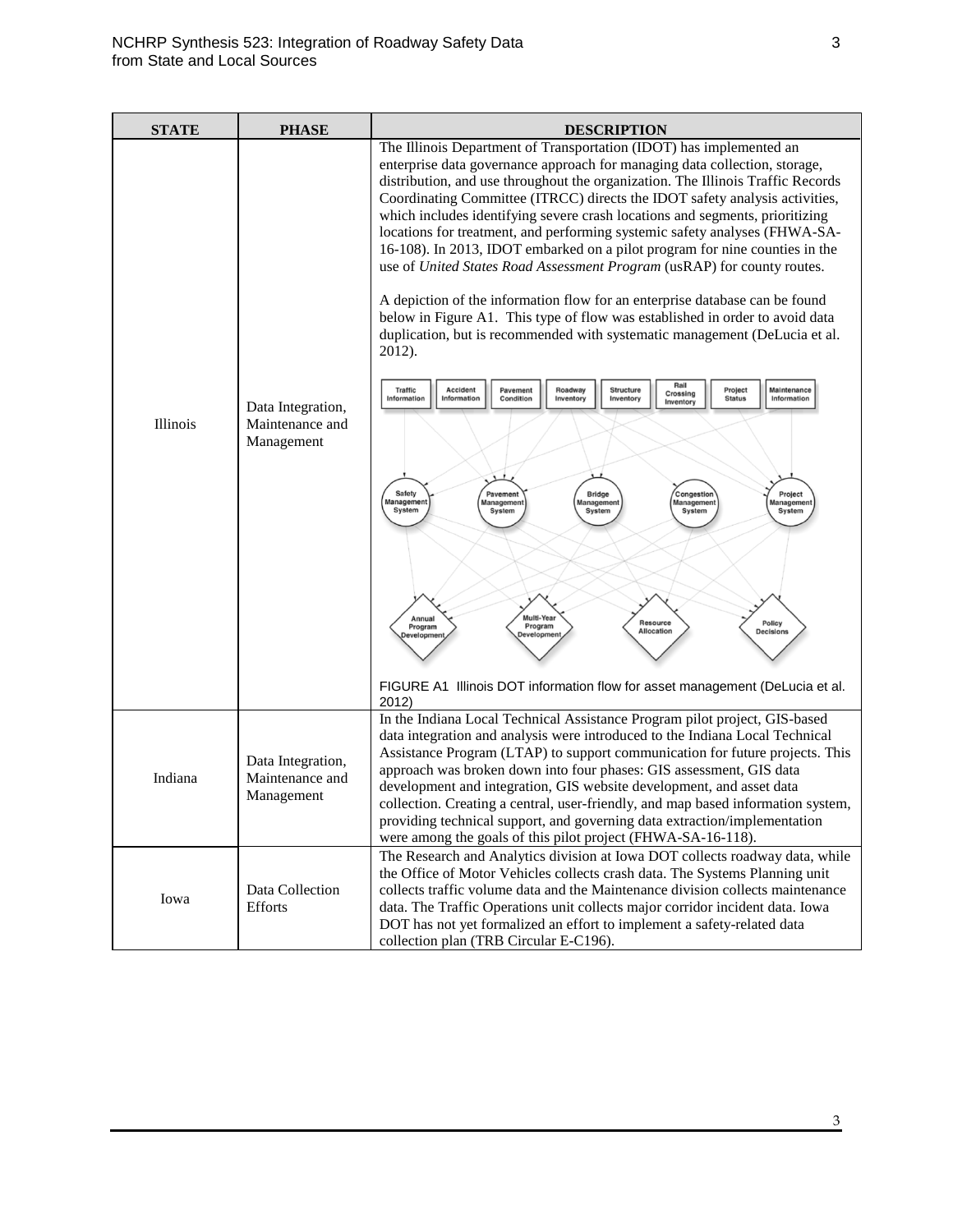| <b>STATE</b> | <b>PHASE</b>                                       | <b>DESCRIPTION</b>                                                                                                                                                                                                                                                                                                                                                                                                                                                                                                                                                                                                                                                                                                                                                                                                                                                                                                                                                                                                                                                                                                                                                                                                                                                                                                                                                                                |
|--------------|----------------------------------------------------|---------------------------------------------------------------------------------------------------------------------------------------------------------------------------------------------------------------------------------------------------------------------------------------------------------------------------------------------------------------------------------------------------------------------------------------------------------------------------------------------------------------------------------------------------------------------------------------------------------------------------------------------------------------------------------------------------------------------------------------------------------------------------------------------------------------------------------------------------------------------------------------------------------------------------------------------------------------------------------------------------------------------------------------------------------------------------------------------------------------------------------------------------------------------------------------------------------------------------------------------------------------------------------------------------------------------------------------------------------------------------------------------------|
|              | Data Integration,<br>Maintenance and<br>Management | The Office of Traffic and Safety at the Iowa DOT is responsible for SHSP<br>safety analysis, network screening, predictive analysis, and other data<br>evaluation components. Safety data workflows are not currently mapped or<br>documented. There is a common LRS available for roadway, traffic, crash,<br>asset, and maintenance data, and these are compatible with All Road Network<br>of Linear-Reference Data (ARNOLD). Safety data management plans were<br>reported to be underway but incomplete. Iowa DOT uses the Intersection Magic<br>(collision diagrams), ArcGIS, and a Crash Mapping Analysis Tool (TRB<br>Circular E-C196).<br>A cross-referencing system is used to analyze the effects of improvements and<br>countermeasures. It is accessible to engineers, emergency workers, government<br>officials, and even non-transportation agencies. This database can support<br>numerous components of roadways and large amounts of data, but the system<br>must be maintained properly (DeLucia et al. 2012). An illustration of this<br>system can be found below in Figure A2.<br><b>lowa LRS</b><br>Road Network<br><b>Reference Posts</b><br>Cartography<br>Anchor<br>Point<br>Anchor<br>Section<br>Transport<br>Node<br>Transport<br>Link.<br>Route<br>Reference<br>$\overline{4}$<br>Post<br>FIGURE A2 lowa DOT example of using multiple location methods (DeLucia et |
|              | Impacts of Data<br>Integration                     | al. 2012)<br>With the real time GIS updates, there is no need for redundant record keeping,<br>the cost of employing plows/drivers is reduced, and the public is kept up to date<br>during inclement weather (FHWA Safety Compass Newsletter 2017).                                                                                                                                                                                                                                                                                                                                                                                                                                                                                                                                                                                                                                                                                                                                                                                                                                                                                                                                                                                                                                                                                                                                               |
|              | Challenges and<br>Lessons Learned                  | Iowa's most successful safety data integration effort has been its GIS portal,<br>which includes roadway and crash data information.<br>Challenges for Iowa's data integration include any initiatives dealing with<br>personal and private information (TRB Circular E-C196).                                                                                                                                                                                                                                                                                                                                                                                                                                                                                                                                                                                                                                                                                                                                                                                                                                                                                                                                                                                                                                                                                                                    |
| Kentucky     | Data Collection<br><b>Efforts</b>                  | State DOTs often neglect county secondary roads or any roads not maintained<br>by state transportation agencies, and it is these inadequately designed roads<br>where the worst of accidents tend to occur. In Kentucky, this was the case for<br>half of the 80,000 miles of public roads. As a result, the Kentucky<br>Transportation Center (KTC) collected data from 10 pilot counties and small<br>cities and processed that data via usRAP tools. usRAP then provided possible<br>remedies for design deficiencies, and it demonstrated the noticeable payoff of<br>usefulness per effort (FHWA-SA-16-028).                                                                                                                                                                                                                                                                                                                                                                                                                                                                                                                                                                                                                                                                                                                                                                                 |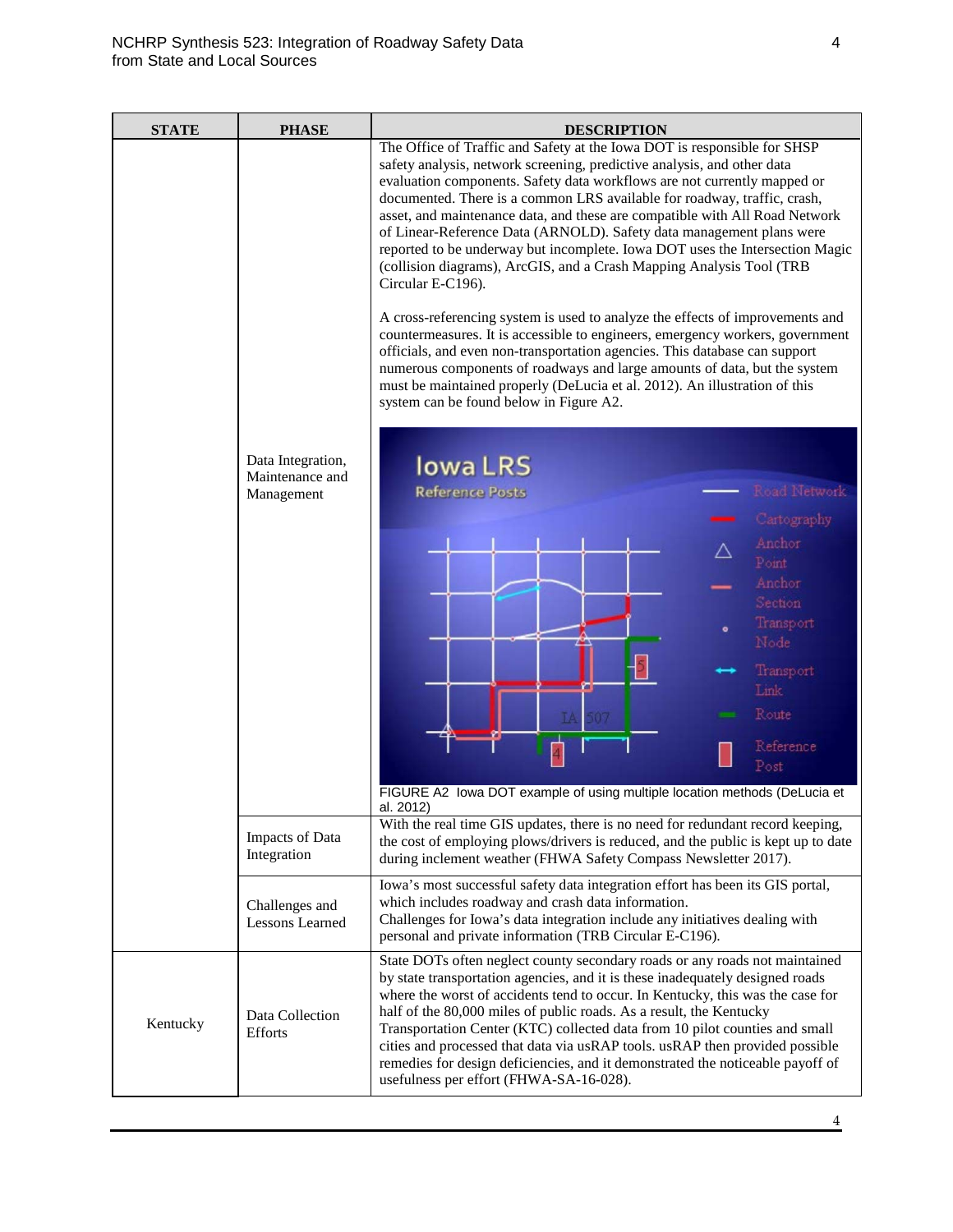| <b>STATE</b> | <b>PHASE</b>                                       | <b>DESCRIPTION</b>                                                                                                                                                                                                                                                                                                                                                                                                                                                                                                                                                                                                                                                                                                                                                                                                                                                                                                                                                                                                                                                                                                                                                                                                                                   |
|--------------|----------------------------------------------------|------------------------------------------------------------------------------------------------------------------------------------------------------------------------------------------------------------------------------------------------------------------------------------------------------------------------------------------------------------------------------------------------------------------------------------------------------------------------------------------------------------------------------------------------------------------------------------------------------------------------------------------------------------------------------------------------------------------------------------------------------------------------------------------------------------------------------------------------------------------------------------------------------------------------------------------------------------------------------------------------------------------------------------------------------------------------------------------------------------------------------------------------------------------------------------------------------------------------------------------------------|
| Louisiana    | Data Collection<br><b>Efforts</b>                  | Louisiana Department of Transportation and Development (LADOTD) has<br>paid a private consultant \$20 million over the course of six years for asset data<br>collection and processing (FHWA-SA-13-007).                                                                                                                                                                                                                                                                                                                                                                                                                                                                                                                                                                                                                                                                                                                                                                                                                                                                                                                                                                                                                                             |
|              | Data Integration,<br>Maintenance and<br>Management | LADOTD is currently investing time and efforts in maintaining asset data in<br>order to carry out safety analyses and make sure it is up to date. They have<br>added a position opening for an asset management engineer and have already<br>hired an asset manager with IT experience. As of now, they rely on consultants<br>and local agencies to update data (FHWA-SA-13-007).                                                                                                                                                                                                                                                                                                                                                                                                                                                                                                                                                                                                                                                                                                                                                                                                                                                                   |
|              | Challenges and<br><b>Lessons Learned</b>           | Multi-disciplinary Road Safety Assessment (RSA) teams working together<br>make low cost safety improvements possible. They need to coordinate their<br>efforts. LADOTD suggests other state agencies should first contact their local<br>agencies and use data that already exists as a starting point. The next step is to<br>plan data collection for the remaining information. One challenge for the local<br>roadway asset data is keeping roadway information up to date. In order to help<br>meet this challenge LADOTD is working to compile an online map that local<br>agencies can access and update their local roadways (FHWA-SA-13-007).                                                                                                                                                                                                                                                                                                                                                                                                                                                                                                                                                                                               |
| Maryland     | Data Collection<br><b>Efforts</b>                  | The Office of Planning as well as the Data Services Engineering Division<br>collect roadway data, asset data, and traffic volume data. The Office of Traffic<br>and Safety collects crash data. The Office of Maintenance collects maintenance<br>data. The Coordinated Highway Action Response Team (CHART) collects<br>major incident data. Several different groups oversee the individual<br>components of the asset data (TRB Circular E-C196).                                                                                                                                                                                                                                                                                                                                                                                                                                                                                                                                                                                                                                                                                                                                                                                                 |
|              | Data Integration,<br>Maintenance and<br>Management | Maryland's numerous state agencies send their data through the University of<br>Maryland's National Study Center for Trauma and Emergency Medical<br>Services (NSC), where it is evaluated via Crash Outcome Data Evaluation<br>System (CODES). This procedure attempts to output a quantitative, statistical<br>correlation among crash, vehicle, and driver behavior to their respective<br>degrees of severity, both injury and money wise.<br>Implemented in 1992 by the National Highway Traffic Safety Administration<br>(NHTSA), the CODES program is still in use today thanks to the NSC's own<br>funding after the NHTSA stopped funding the program in 2013. The three core<br>data sets used by the NSC are crash, emergency medical services, and hospital.<br>These sets are supplemented by driver licensing, vehicle registration, driver<br>record, trauma registry, and other available data. This program includes all<br>public roads in Maryland and is aided by over two dozen collaborative agencies<br>across the state. Annual data submitted to the NSC is compatible with a<br>General Use Model (GUM). Those data submissions follow other NHTSA data<br>systems and are also collected by most states (FHWA-SA-16-049). |
|              | Challenges and<br><b>Lessons Learned</b>           | Maryland's most successful safety data integration effort has been its<br>integration of crash data and congestion (traffic) data. Maryland's State<br>Highway Administration (SHA) is now able to better strategize and identify its<br>top 3 issues: 1) high speed merges or short weave areas, 2) pedestrians in high<br>congestion areas, 3) at-grade crossings on high speed roads (TRB Circular E-<br>C196).                                                                                                                                                                                                                                                                                                                                                                                                                                                                                                                                                                                                                                                                                                                                                                                                                                   |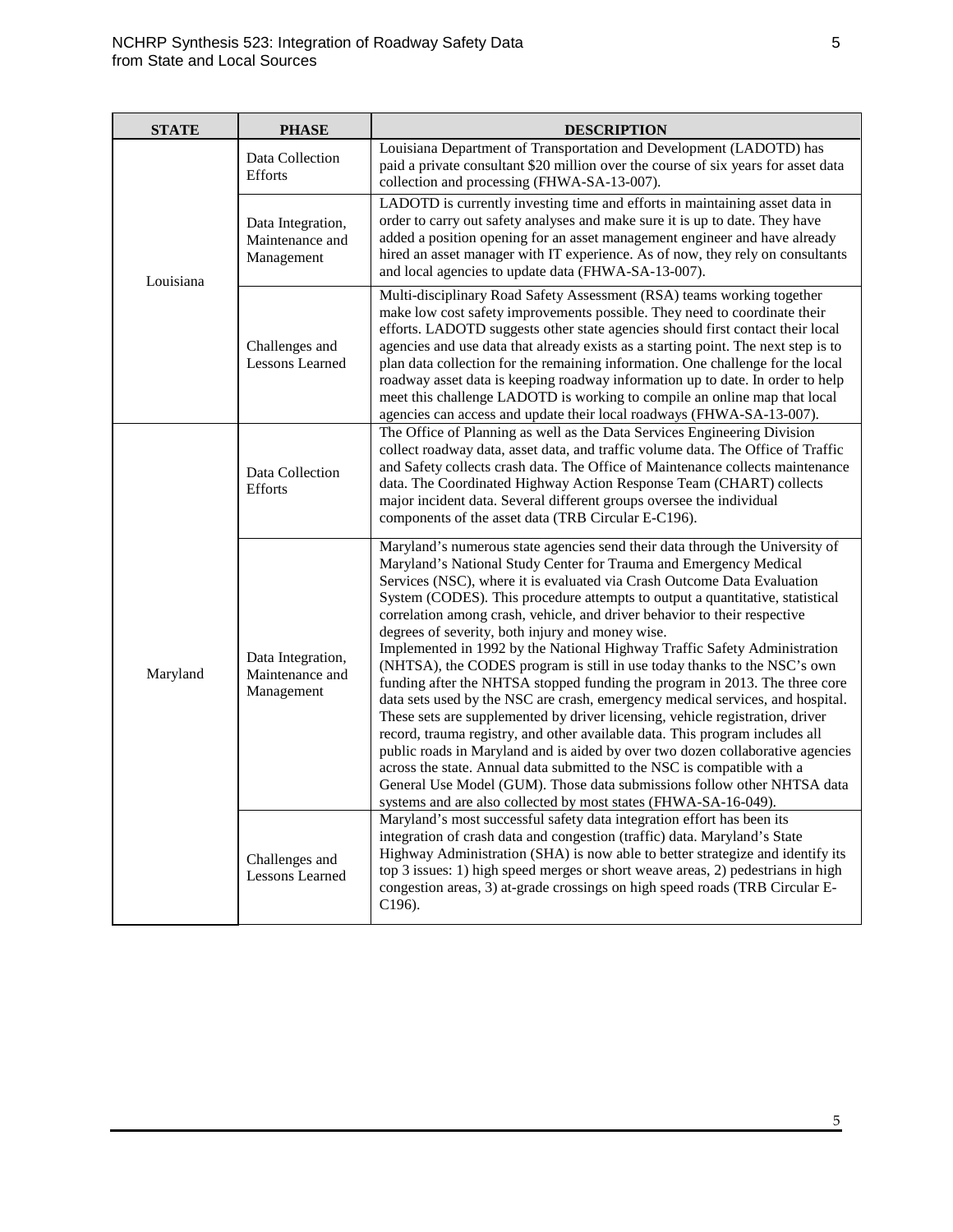| <b>STATE</b> | <b>PHASE</b>                                                         | <b>DESCRIPTION</b>                                                                                                                                                                                                                                                                                                                                                                                                                                                                                                                                                                                                                                                                                                            |
|--------------|----------------------------------------------------------------------|-------------------------------------------------------------------------------------------------------------------------------------------------------------------------------------------------------------------------------------------------------------------------------------------------------------------------------------------------------------------------------------------------------------------------------------------------------------------------------------------------------------------------------------------------------------------------------------------------------------------------------------------------------------------------------------------------------------------------------|
| Michigan     |                                                                      | The Transportation Planning division collects roadway data and traffic data.<br>The Michigan State Police collect the crash data and the Bureau of Field<br>Statistics collects maintenance data. The ITS Traffic Operations Centers collect<br>major corridor incident data (TRB Circular E-C196).                                                                                                                                                                                                                                                                                                                                                                                                                           |
|              | Data Collection<br><b>Efforts</b>                                    | The Southeast Michigan Council of Governments (SEMCOG) works with local<br>agencies and Michigan DOT (MDOT) to store, verify, and analyze all the data<br>collected. SEMCOG uses 46 validity checks in a Microsoft Office Access<br>database to perform the verification. With 40,355 roadway segments in its<br>jurisdiction, SEMCOG developed an algorithm to estimate the AADT of a<br>segment using the data from nearby counted segments. The algorithm assigns<br>the weighted average of the AADTs of the nearby segments. This reduced the<br>number of short-duration counts that needed to be completed (FHWA Safety<br>Compass Newsletter 2017)                                                                    |
|              | Data Integration,<br>Maintenance and<br>Management                   | MDOT is the leader in maintaining and improving quality data, and as a result<br>has streamlined its safety analysis, planning, and decisionmaking processes.<br>Michigan has employed a formal data governance policy—a standard of how<br>data are to be collected, maintained, and interpreted/used. This governance of<br>data has produced better quality data, less duplication of data and overlapping<br>systems, and more workable data for assessment tools yet to come. It is not<br>only important to understand data, but it is perhaps more important to<br>understand what makes data more reliable and useful (FHWA-SA-15-059).                                                                               |
|              | Challenges and<br><b>Lessons Learned</b>                             | Michigan's most successful safety data integration effort has been its<br>development of a statewide crash database, along with Safety Analyst and<br>Roadsoft (TRB Circular E-C196).<br>Roadsoft enabled both MDOT and LPAs to: improve location referencing for<br>crashes on local roads, build consistent maps and data standards for local<br>jurisdictions, share data among agencies of all levels, efficiently conduct safety<br>analyses, and better manage all assets. Improving the Roadsoft tool will require<br>long-term support, LPA access, and incremental updates. A rapid prototyping<br>model enables incremental updates because it would not be designed for only<br>one type of user (FHWA-SA-14-035). |
| Montana      | Data Collection<br>Efforts                                           | Both the Data and Statistics Bureau and the Planning Division collect roadway<br>data and traffic data. The Information Services Division (ISD) collects crash<br>data while the Traffic Safety Engineering Division collects crash data and<br>major corridor incident data. The Maintenance Division collects maintenance<br>data.<br>There is currently no formalized effort for safety program data improvement.<br>The Engineering division completes a safety review of individual project<br>locations in order to identify high risk areas. (TRB Circular E-C196).                                                                                                                                                    |
|              | Data Integration,<br>Maintenance and<br>Management<br>Challenges and | FDEs are included in Safety Information Management System (FHWA HSIP<br>Report 2015, https://safety.fhwa.dot.gov/hsip/reports/pdf/2015/).<br>Traffic Safety Engineering is in charge of SHSP analysis, network screening,<br>identifying and evaluating countermeasures, and HSM predictive analysis. Its<br>safety data workflows have been analyzed, but not mapped. An LRS is<br>available for roadway, crash, and traffic data, and that LRS is compatible with<br>ARNOLD (TRB Circular E-C196).<br>Montana's most successful safety data integration effort has been its Safety                                                                                                                                          |
|              | <b>Lessons Learned</b>                                               | Information Management System (SIMS) (TRB E-Circular E-C196).                                                                                                                                                                                                                                                                                                                                                                                                                                                                                                                                                                                                                                                                 |
| Nevada       | Data Integration,<br>Maintenance and<br>Management                   | Downloaded crash data are processed through geo-location software and is<br>linearly referenced to the statewide street centerline data (FHWA HSIP Report<br>2015, https://safety.fhwa.dot.gov/hsip/reports/pdf/2015/).                                                                                                                                                                                                                                                                                                                                                                                                                                                                                                       |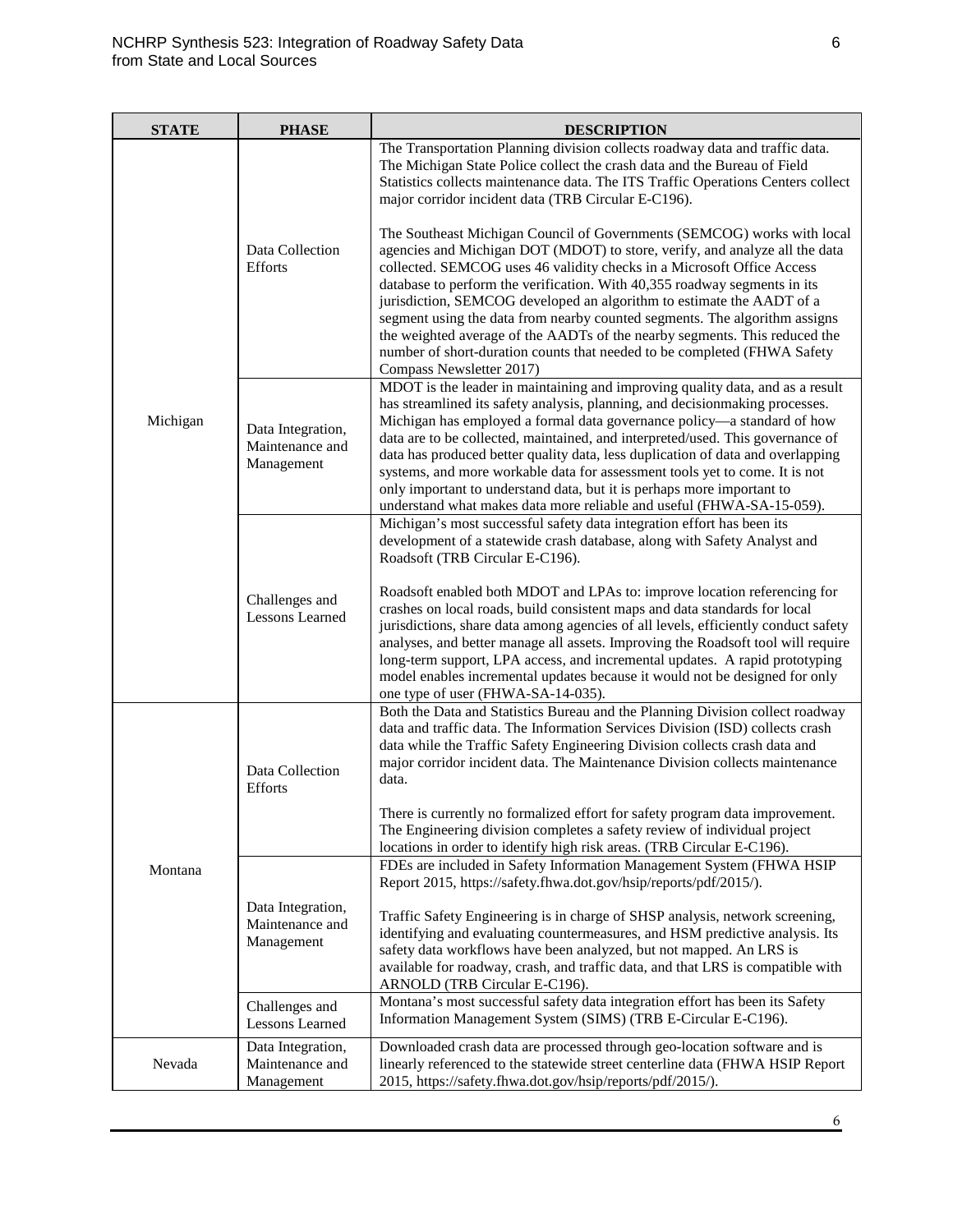| <b>STATE</b>  | <b>PHASE</b>                                       | <b>DESCRIPTION</b>                                                                                                                                                                                                                                                                                                                                                                                                                                                                                                                                                                                                                                                                                                                                                                               |
|---------------|----------------------------------------------------|--------------------------------------------------------------------------------------------------------------------------------------------------------------------------------------------------------------------------------------------------------------------------------------------------------------------------------------------------------------------------------------------------------------------------------------------------------------------------------------------------------------------------------------------------------------------------------------------------------------------------------------------------------------------------------------------------------------------------------------------------------------------------------------------------|
|               | Data Collection<br><b>Efforts</b>                  | Intersection operation and design is difficult to quantify and address because<br>there is not enough data nor a practical inventory to keep track of necessary<br>data. New Hampshire DOT (NHDOT) was selected by FHWA to lead the<br>Model Inventory of Roadway Elements recommendations released back in<br>2010 (FHWA-SA-15-087).                                                                                                                                                                                                                                                                                                                                                                                                                                                            |
|               | Data Integration,<br>Maintenance and<br>Management | While roadway segments were the major focus for data collection, NHDOT<br>took aim at intersection design elements as well to import them into<br>AASHTOWare Safety Analyst™. This inventory not only provides data-<br>supported safety evaluations but also plays to the economic feasibility of design<br>countermeasures (FHWA-SA-15-087).                                                                                                                                                                                                                                                                                                                                                                                                                                                   |
| New Hampshire | Impacts of Data<br>Integration                     | Currently NHDOT does not have to default to using dummy values or national<br>averages since it has its own inventory of intersections (FHWA-SA-15-087).                                                                                                                                                                                                                                                                                                                                                                                                                                                                                                                                                                                                                                         |
|               | Challenges and<br><b>Lessons Learned</b>           | Combined with the visuals of a GIS tool like AASHTOWare Safety Analyst™,<br>a collective inventory analysis tool like the AASHTO Highway Safety Manual<br>(HSM), and written standards/guidelines, an LRS as used by NHDOT provides<br>quality and robust data that's easy to understand and communicate. Having a<br>concrete way of formatting input data for use among the different analytical<br>tools improves the accuracy of safety recommendations and countermeasures.<br>Ensuring that quality data goes into the analysis tools leads to more reliable<br>outputs (FHWA-SA-15-058).                                                                                                                                                                                                  |
| New Jersey    | Data Integration,<br>Maintenance and<br>Management | With an increasing demand for data-driven decisions, the use of GIS-based has<br>become more prevalent. In the case of the Delaware Valley Regional Planning<br>Commission (DVRPC), GIS-based evaluations could be used to identify<br>dangerous roadway segments or intersections and support plans to alleviate<br>these problems. DVRPC spans two states, Pennsylvania and New Jersey, so it<br>needed to consolidate data formats from both. It also needed to create its own<br>standard criteria for quantifying roadway conditions, doing so using a<br>weighting system. Combining these necessities with the usefulness of GIS<br>provided a clearer image of the safety benefits in potential projects and a<br>priority guideline within the Delaware Valley Region (FHWA-SA-16-029). |
| New Mexico    | Data Integration,<br>Maintenance and<br>Management | In the GIS Data Development and Integration at Navajo DOT pilot project, all<br>of the data compiled by the Navajo Division of Transportation (DOT) led to the<br>need for a pivotal geo-database that would hold all of the GIS data. From that<br>one hub, data can be readily accessible and further managed. This project<br>wanted to figure out the most efficient means of inputting all of the GIS data<br>into the server and, eventually, be able to evaluate the data in order to properly<br>map it and move forward with countermeasures where necessary (FHWA-SA-<br>$16-118$ ).                                                                                                                                                                                                   |
| New York      | Data Collection<br><b>Efforts</b>                  | The New York State DOT (NYSDOT) has led the effort in collecting short-<br>duration traffic counts on local roads. It works with LPAs and MPOs to have<br>them conduct a minimum number of traffic counts annually, depending on the<br>costs. So far, the partnerships have lowered redundancies in data and costs in<br>providing services and support to local agencies (FHWA Safety Compass<br>Newsletter 2017).                                                                                                                                                                                                                                                                                                                                                                             |
|               | Data Integration,<br>Maintenance and<br>Management | The NYSDOT developed its Enterprise Linear Referencing System. The<br>system contains a compilation of datasets, each of which are based on reference<br>markers. The reference markers allow Shapefiles to be constructed, each<br>containing data such as traffic, bus routes, rail lines, and more. The most recent<br>revisions are of the 2015 data sets. The NYSDOT also conducted a project to<br>collect short-duration traffic counts from local roads and use the counts in a<br>random sample to generate overall statistics for travel on local roadways<br>(FHWA HSIP Report 2015, https://safety.fhwa.dot.gov/hsip/reports/pdf/2015/).                                                                                                                                             |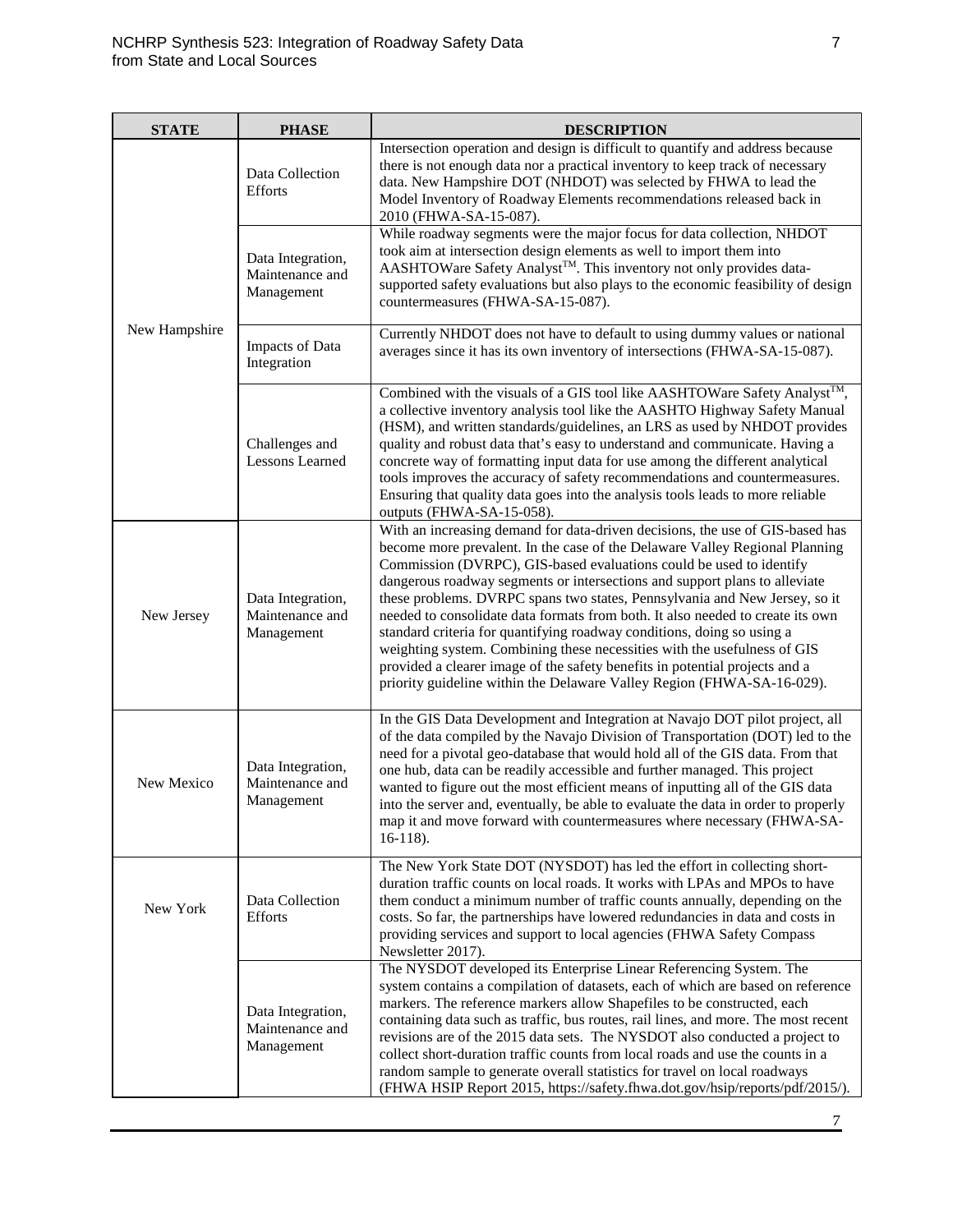| <b>STATE</b>   | <b>PHASE</b>                                       | <b>DESCRIPTION</b>                                                                                                                                                                                                                                                                                                                                                                                                                                                                                                                                                                                                                                                                                                                                                                                                                                                                                                                                                                                                                                                                                                                                                                                                                                                                                                                                                                                                                                                                                                                                                                                                                                                                          |
|----------------|----------------------------------------------------|---------------------------------------------------------------------------------------------------------------------------------------------------------------------------------------------------------------------------------------------------------------------------------------------------------------------------------------------------------------------------------------------------------------------------------------------------------------------------------------------------------------------------------------------------------------------------------------------------------------------------------------------------------------------------------------------------------------------------------------------------------------------------------------------------------------------------------------------------------------------------------------------------------------------------------------------------------------------------------------------------------------------------------------------------------------------------------------------------------------------------------------------------------------------------------------------------------------------------------------------------------------------------------------------------------------------------------------------------------------------------------------------------------------------------------------------------------------------------------------------------------------------------------------------------------------------------------------------------------------------------------------------------------------------------------------------|
| North Carolina | Data Integration,<br>Maintenance and<br>Management | Uses an enterprise data system. The Planning Division enters inventory data<br>from original plans, any changes, and as-builts. The Maintenance Operations<br>Division then makes any changes to data as any changes are made (DeLucia et<br>al. 2012).                                                                                                                                                                                                                                                                                                                                                                                                                                                                                                                                                                                                                                                                                                                                                                                                                                                                                                                                                                                                                                                                                                                                                                                                                                                                                                                                                                                                                                     |
| North Dakota   | Data Integration,<br>Maintenance and<br>Management | A study by Choi et al. (2017) focused on the fastest-growing Native American<br>population in North Dakota, the Fort Berthold Reservation, and the challenge of<br>state and federal roadway data that is inconsistent with local roadway data. The<br>report indicated a lack of roadway data for local roads between the North<br>Dakota GIS Hub (ND GIS Hub) and the federally-funded local roads from the<br>TIGER <sup>®</sup> product provided by the U.S. Census Bureau. In response to the cited<br>data gaps, this study developed: 1) a navigable road network by improving the<br>connectivity of road segments, updating roadway data, and forming a<br>comprehensive network; and, 2) a standard process for the integration of state<br>and federal data with local roadway data. The standard process developed<br>consists primarily of: 1) combining road segments from each data source; 2)<br>providing legitimacy to the measured distance; and, 3) performing a snapping<br>(measurement of distance) based on the result of the second point to close the<br>gap in between road segments left out of the first point. The results of the study<br>demonstrated that local road data in the Fort Berthold Reservation can be<br>effectively connected through this standard process. The study reported savings<br>both in time and resources and the process developed allows for more efforts to<br>be focused on repairing the road network. The same process can be applied to<br>other Native American Reservation data integration projects and presents a<br>useful process for any data integration projects that suffer from time and fiscal<br>constraints. |
| Ohio           | Data Collection<br><b>Efforts</b>                  | Many different bodies oversee the collection of data. The Division of Planning<br>is in charge of collecting roadway, traffic, and crash data, the Office of<br>Technical Services collects roadway and traffic data, the Division of Planning<br>collects crash data, the Division of Operations collects maintenance data and<br>major corridor incident data, the Office of Program Management collects crash<br>data, the Office of Maintenance Administration collects maintenance data, and<br>the Office of Traffic Engineering collects major corridor incident data (TRB<br>Circular E-C196).<br>Funding for data collection comes from a Memorandum of Agreement, which<br>outlines the roles and responsibilities of each county as part of this program.<br>Each county does its part to ensure quality data are collected and shared with<br>the state inventory. Ohio DOT plays the sponsor role, technically supporting<br>and guiding the Location-Based Referencing System (LBRS) development.<br>State and county agencies work together to produce up to date, complete,<br>consistent, and accurate data. The data are even used by emergency services in<br>both response efforts and emergency planning (Ohio Department of<br>Administrative Services 2011).                                                                                                                                                                                                                                                                                                                                                                                                         |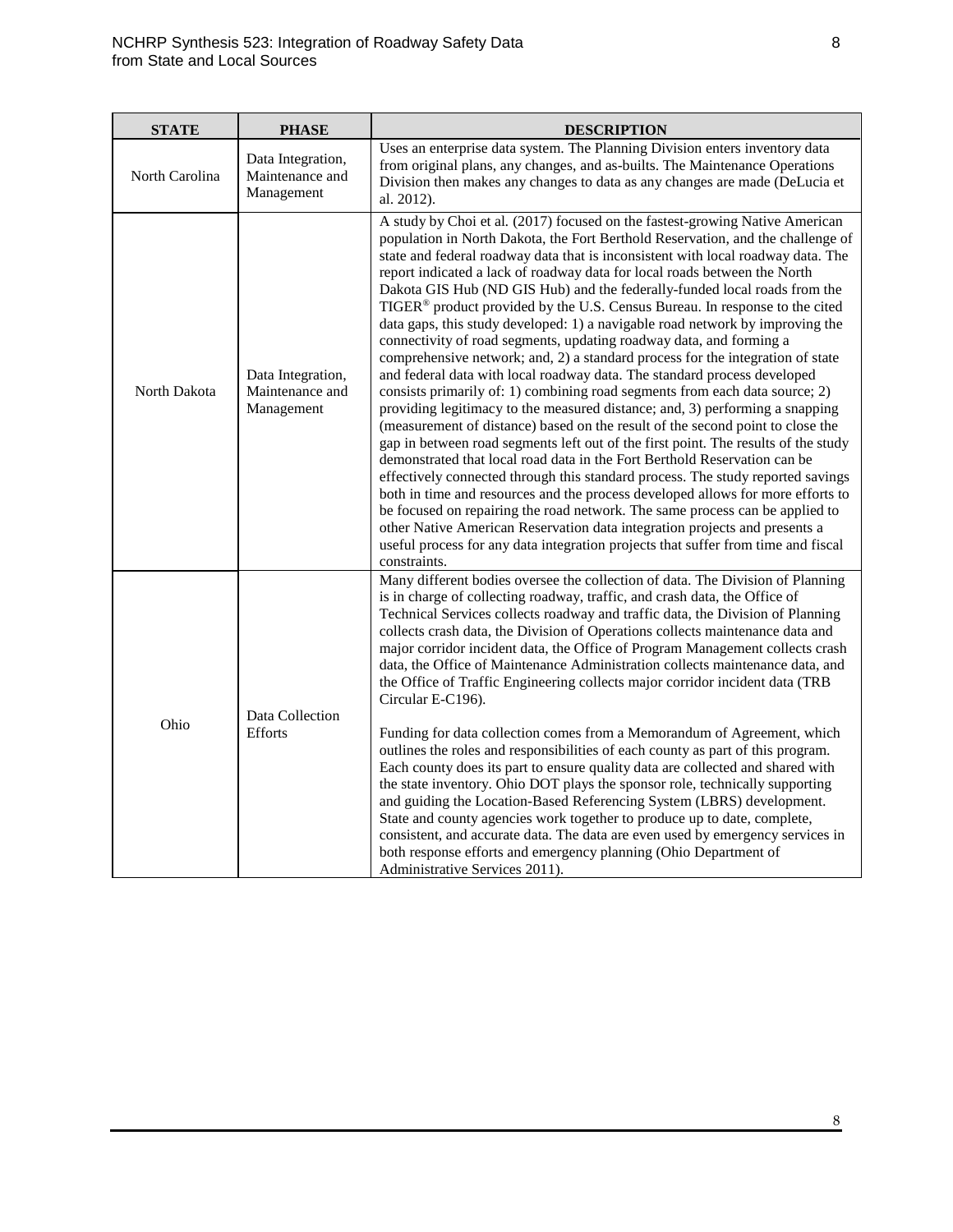| <b>STATE</b> | <b>PHASE</b>                                       | <b>DESCRIPTION</b>                                                                                                                                                                                                                                                                                                                                                                                                                                                                                                                                                                                                                                                                                                                                                                                                                                                                                                                                                                                                                                                                                                                           |
|--------------|----------------------------------------------------|----------------------------------------------------------------------------------------------------------------------------------------------------------------------------------------------------------------------------------------------------------------------------------------------------------------------------------------------------------------------------------------------------------------------------------------------------------------------------------------------------------------------------------------------------------------------------------------------------------------------------------------------------------------------------------------------------------------------------------------------------------------------------------------------------------------------------------------------------------------------------------------------------------------------------------------------------------------------------------------------------------------------------------------------------------------------------------------------------------------------------------------------|
|              | Data Integration,<br>Maintenance and<br>Management | The Division of Planning, Office of Program Management, Highway Safety<br>Section oversees the SHSP safety analysis and network screening steps, while<br>each district's respective District Safety Review Team Coordinator is<br>responsible for crash factors, identifying and evaluating countermeasures, and<br>the HSM predictive analysis. Ohio has an LRS in place for roadway, crash,<br>traffic, and asset data, and it is working on one for maintenance data. Ohio is<br>also working on making its LRS compatible with ARNOLD (TRB Circular E-<br>$C196$ ).<br>Ohio Geographically Referenced Information Program (OGRIP) recently<br>established the LBRS, a state-county partnership that compiles location<br>information of all public roads in a particular county. The web-based, updated<br>system greatly reduces redundant data collection by individual agencies and<br>makes data available to all stakeholders. The system is also capable of keeping<br>track of crash data, with 99% of all crashes logged in the system compared to<br>90% of crashes a decade ago. As of December 2016, OGRIP has initiated the |
|              |                                                    | inclusion of a few remaining counties in order to complete the project (Ohio<br>Department of Administrative Services 2011).                                                                                                                                                                                                                                                                                                                                                                                                                                                                                                                                                                                                                                                                                                                                                                                                                                                                                                                                                                                                                 |
|              | Challenges and<br><b>Lessons Learned</b>           | The LBRS has improved location references for crashes on local roads, enabled<br>consistent mapping and data standards across all counties, integrated easily into<br>the state roadway database, made the safety analysis process more efficient, set<br>routine updates of state road mile postings and addresses, and improved data<br>access for the state and counties. Good communication and interaction between<br>the state management and local agencies in charge of collecting local route data<br>are essential for the success of the LRBS (FHWA-SA-14-036).                                                                                                                                                                                                                                                                                                                                                                                                                                                                                                                                                                   |
| Oregon       | Data Integration,<br>Maintenance and<br>Management | Oregon DOT (ODOT) staff needed to be accessible by all staff, instead of the<br>data each staff was responsible for. As a result, ODOT implemented TransInfo<br>and Features, Attributes, and Conditions - Statewide Transportation<br>Improvements Program (FACS-STIP) Tool, two programs to manage the<br>state's roadway assets. TransInfo is a statewide asset management system that<br>provides ODOT staff with updated asset information highway feature<br>information. FACS-STIP is a web-based program that contains any asset's<br>location, condition, and any other information (FHWA-SA-16-110).                                                                                                                                                                                                                                                                                                                                                                                                                                                                                                                               |
|              | Impacts of Data<br>Integration                     | TransInfo and FACS-STIP provide more up to date information in a timely<br>manner. Data are also accessible through a single, uniform system.<br>Maintenance crews can access the data electronically, and it can also be used<br>for review. For the average user, viewing and assessing information based on<br>geo-located assets it's a much more efficient process (FHWA-SA-16-110).                                                                                                                                                                                                                                                                                                                                                                                                                                                                                                                                                                                                                                                                                                                                                    |
|              | Challenges and<br>Lessons Learned                  | The most challenging component of TransInfo and FACS-STIP was the<br>funding. ODOT needed to be strategic with prioritizing its efforts. The Asset<br>Management Steering Committee was established for this purpose. ODOT<br>recommends completing pilot projects first (FHWA-SA-16-110).                                                                                                                                                                                                                                                                                                                                                                                                                                                                                                                                                                                                                                                                                                                                                                                                                                                   |
| Pennsylvania | Data Collection<br><b>Efforts</b>                  | The Delaware Valley Regional Planning Commission (DVRPC) has developed<br>the "Traffic Count Viewer," an interactive web tool that allows the public to<br>access traffic data. Users are able to view, filter, and download traffic counts.<br>This tool has been especially useful for transportation engineers, planners,<br>developers, and market analysts. Benefits from the use of the "Traffic Count<br>Viewer" include: increased data collection efficiency thanks to a central<br>database, improved time and cost savings for DVRPC, and enhanced safety<br>analysis (FHWA Safety Compass Newsletter 2017).                                                                                                                                                                                                                                                                                                                                                                                                                                                                                                                      |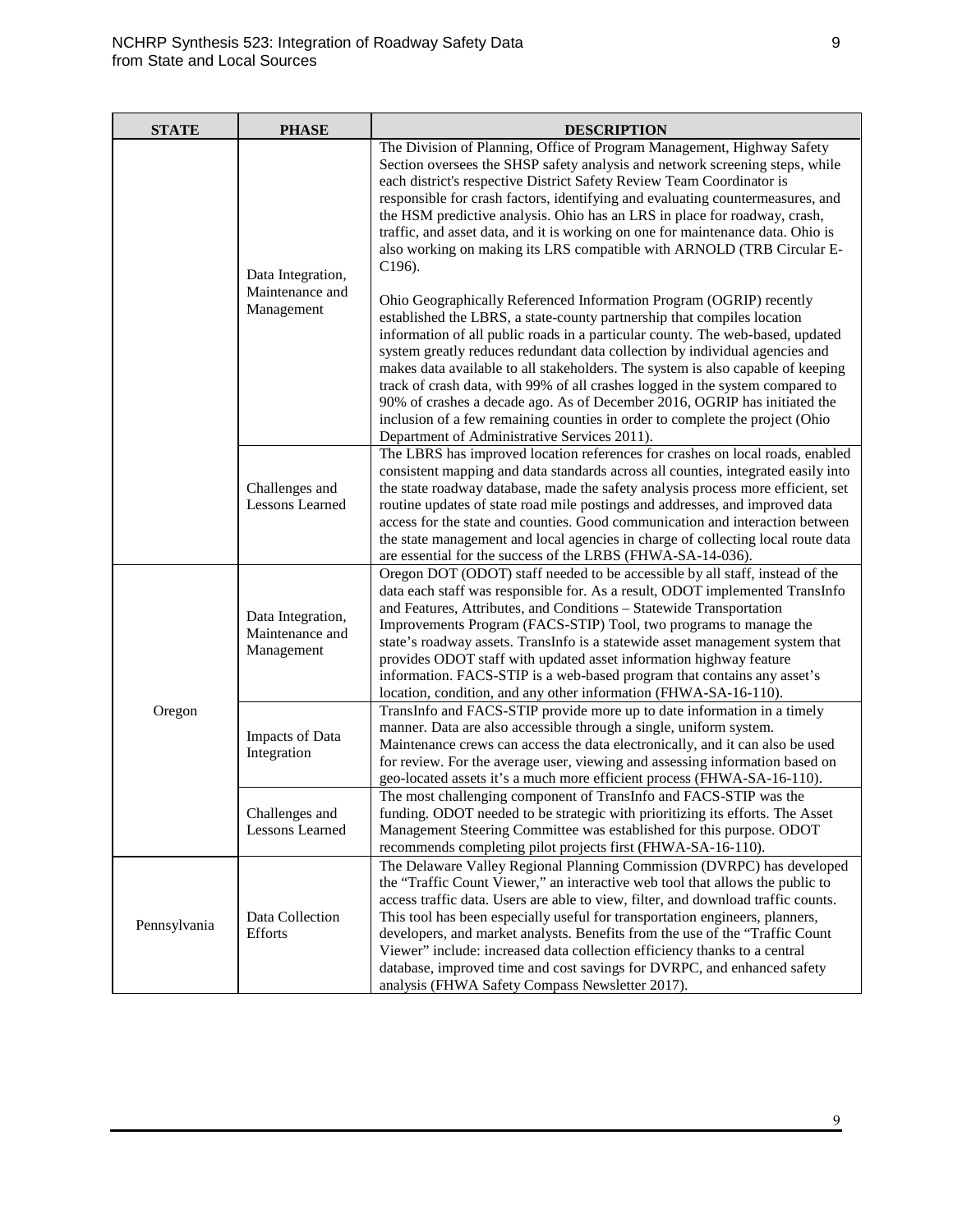| <b>STATE</b>   | <b>PHASE</b>                                       | <b>DESCRIPTION</b>                                                                                                                                                                                                                                                                                                                                                                                                                                                                                                                                                                                                                                                                                                                                                                                                                                                                                                                                                                                                                                      |
|----------------|----------------------------------------------------|---------------------------------------------------------------------------------------------------------------------------------------------------------------------------------------------------------------------------------------------------------------------------------------------------------------------------------------------------------------------------------------------------------------------------------------------------------------------------------------------------------------------------------------------------------------------------------------------------------------------------------------------------------------------------------------------------------------------------------------------------------------------------------------------------------------------------------------------------------------------------------------------------------------------------------------------------------------------------------------------------------------------------------------------------------|
|                | Data Integration,<br>Maintenance and<br>Management | With an increasing demand for data-driven decisions, the use of GIS-based has<br>become more prevalent. In the case of the DVRPC, GIS-based evaluations<br>could be used to identify dangerous roadway segments or intersections and<br>support plans to alleviate these problems. DVRPC spans two states,<br>Pennsylvania and New Jersey, so it needed to consolidate data formats from<br>both. It also needed to create its own standard criteria for quantifying roadway<br>conditions, doing so using a weighting system. Combining these necessities<br>with the usefulness of GIS provided a clearer image of the safety benefits in<br>potential projects and a priority guideline within the Delaware Valley Region<br>(FHWA-SA-16-029).                                                                                                                                                                                                                                                                                                       |
| Rhode Island   | Data Collection<br><b>Efforts</b>                  | In one of its pilot projects, Rhode Island DOT (RI DOT) needed to also<br>integrate data into a GIS-based system, except it also sought to align its<br>analyses with the recommendations outlined in the Highway Safety Manual<br>(HSM). The data would be compatible with AASHTOWare Safety Analyst <sup>™</sup><br>and the Interactive Highway Safety Design Model (IHSDM) as well. The three<br>stipulations of achieving this goal were as follows: devise a data integration<br>process and how to consistently obtain data, properly govern the data, and<br>demonstrate the effectiveness of GIS-based tools and analysis (FHWA-SA-16-<br>118).<br>Rhode Island is currently undergoing a large data collection effort to obtain all<br>of the MIRE (FHWA HSIP Report 2015,<br>https://safety.fhwa.dot.gov/hsip/reports/pdf/2015/).<br>RI DOT Asset Management is the major body responsible for collecting<br>roadway data, crash data, traffic data, asset data, maintenance data, and major<br>corridor incident data (TRB Circular E-C196). |
|                | Data Integration,<br>Maintenance and<br>Management | RI DOT Traffic Management and Highway Safety oversees the SHSP safety<br>analysis, network screening, crash factors, identifying and evaluating<br>countermeasures, and the HSM predictive analysis. The pilot project should<br>establish a mapping of safety data workflows. An ARNOLD-compatible LRS<br>is available for roadway, crash, traffic, assets, and maintenance data but only<br>for state roads. The DOT is working on expanding it to all roads. The state<br>currently does not have safety-related data management plans or standards in<br>place (TRB Circular E-C196).                                                                                                                                                                                                                                                                                                                                                                                                                                                               |
| South Carolina | Data Integration,<br>Maintenance and<br>Management | South Carolina DOT (SCDOT) and the South Carolina Department of Public<br>Safety (SCDPS) used new funding to implement the South Carolina Collision<br>and Ticket Tracking System (SCCATTS), which aims to improve the quality of<br>its crash data. SCCATTS has improved the accuracy and timeliness of<br>SCDOT's crash data and roadway systems. The system also serves as a<br>common tool for law enforcement and other users to share information<br>(FHWA-SA-16-109).                                                                                                                                                                                                                                                                                                                                                                                                                                                                                                                                                                            |
|                | Challenges and<br><b>Lessons Learned</b>           | The SCCATTS had been delayed for several years due to a lack of funding.<br>One challenge is that with the SCCATTS, more data are not necessarily<br>indicative of better quality data. As the data was received in a more timely<br>manner, the SCDOT was able to analyze it more quickly and thereby reduce the<br>number of errors in the data. Another challenge was ensuring support from<br>LPAs and law enforcement agencies (FHWA-SA-16-109).                                                                                                                                                                                                                                                                                                                                                                                                                                                                                                                                                                                                   |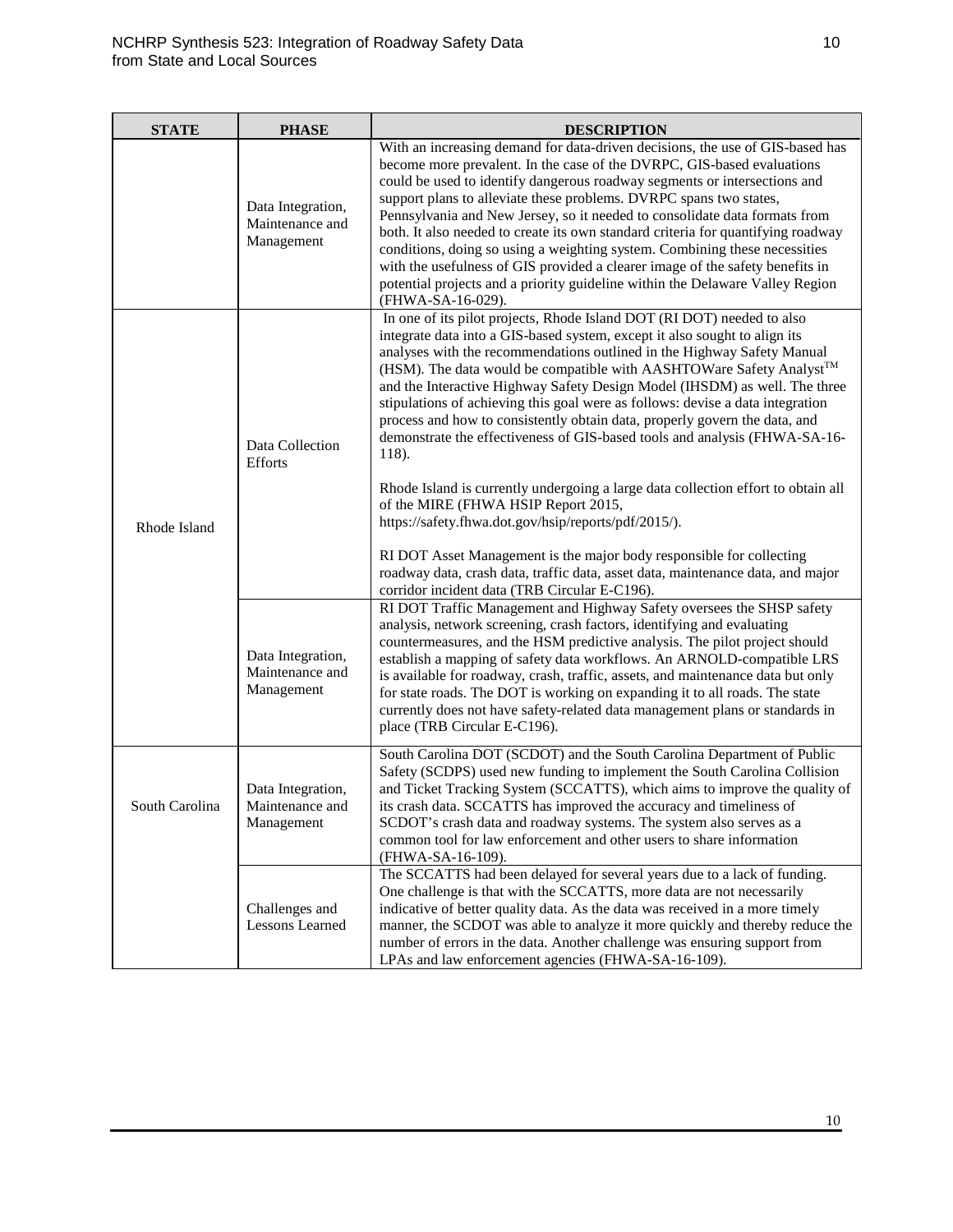| <b>STATE</b> | <b>PHASE</b>                                       | <b>DESCRIPTION</b>                                                                                                                                                                                                                                                                                                                                                                                                                                                                                                                                                                                                                                                                                                                                                                                                                                                                                        |
|--------------|----------------------------------------------------|-----------------------------------------------------------------------------------------------------------------------------------------------------------------------------------------------------------------------------------------------------------------------------------------------------------------------------------------------------------------------------------------------------------------------------------------------------------------------------------------------------------------------------------------------------------------------------------------------------------------------------------------------------------------------------------------------------------------------------------------------------------------------------------------------------------------------------------------------------------------------------------------------------------|
|              |                                                    | The Enhanced Tennessee Roadway Information Management System (E-<br>TRIMS) is a web-based reporting tool used for extracting roadway inventories,<br>crash data, and project data based on specific criteria. This system enhances the<br>sharing of data by using maps and being user-friendly among state departments,<br>the FHWA, MPOs, RPOs, local governments, consultants, and universities. It<br>contains data for all public roads in Tennessee. Support is split between two<br>major entities. The first is the IT GIS/CADD Office, which makes sure E-<br>TRIMS works as intended. The other is the combination of Roadway Data and<br>Inventory Offices, who are responsible for data analysis, visualization, updates,<br>and data requests.                                                                                                                                               |
|              |                                                    | The E-TRIMS application features a wide range of available data. Included are<br>roadway geometrics and features, traffic counts, inventories, project data,<br>structures data, and crash data. It also features tables, such as Road Segment,<br>Route Feature, Roadway Description, and Roadway Geometrics, each of which<br>include corresponding data elements to be sorted and displayed in those tables.<br>Other available tools include Functions (queries, exporting data to other<br>formats, printing reports, etc.) and Reports (traffic, road segments, city mileage,<br>etc.). Furthermore, different layers of the map (boundaries, geographical<br>features, institutions, and more) can be toggled on and off. All of this is made<br>easy thanks to an efficient managing and searching function called Standard<br>Query Language (SQL) (Tennessee Department of Transportation 2013) |
| Tennessee    | Data Integration,<br>Maintenance and<br>Management | In 2012, the Tennessee Department of Transportation (TDOT) accomplished its<br>initial data collection for its entire roadway network, which includes all<br>interstates, state highways, arterials, collectors, and local roads. With these<br>data, TDOT created a horizontal curve database with approximately 40,000<br>miles of roadways (comprising approximately 20% of the total roadway<br>system) with curves (FHWA-SA-16-048).                                                                                                                                                                                                                                                                                                                                                                                                                                                                 |
|              |                                                    | An illustration of Tennessee's LiDAR system can be found below in Figure<br>A3. It helps the DOT collect data and create specialized inventories such as                                                                                                                                                                                                                                                                                                                                                                                                                                                                                                                                                                                                                                                                                                                                                  |
|              |                                                    | hardware, roadway conditions, work zones, etc. (DeLucia et al. 2012).                                                                                                                                                                                                                                                                                                                                                                                                                                                                                                                                                                                                                                                                                                                                                                                                                                     |
|              |                                                    | FIGURE A3 Roadway view using LiDAR - Tennessee DOT (DeLucia et al.<br>2012).                                                                                                                                                                                                                                                                                                                                                                                                                                                                                                                                                                                                                                                                                                                                                                                                                              |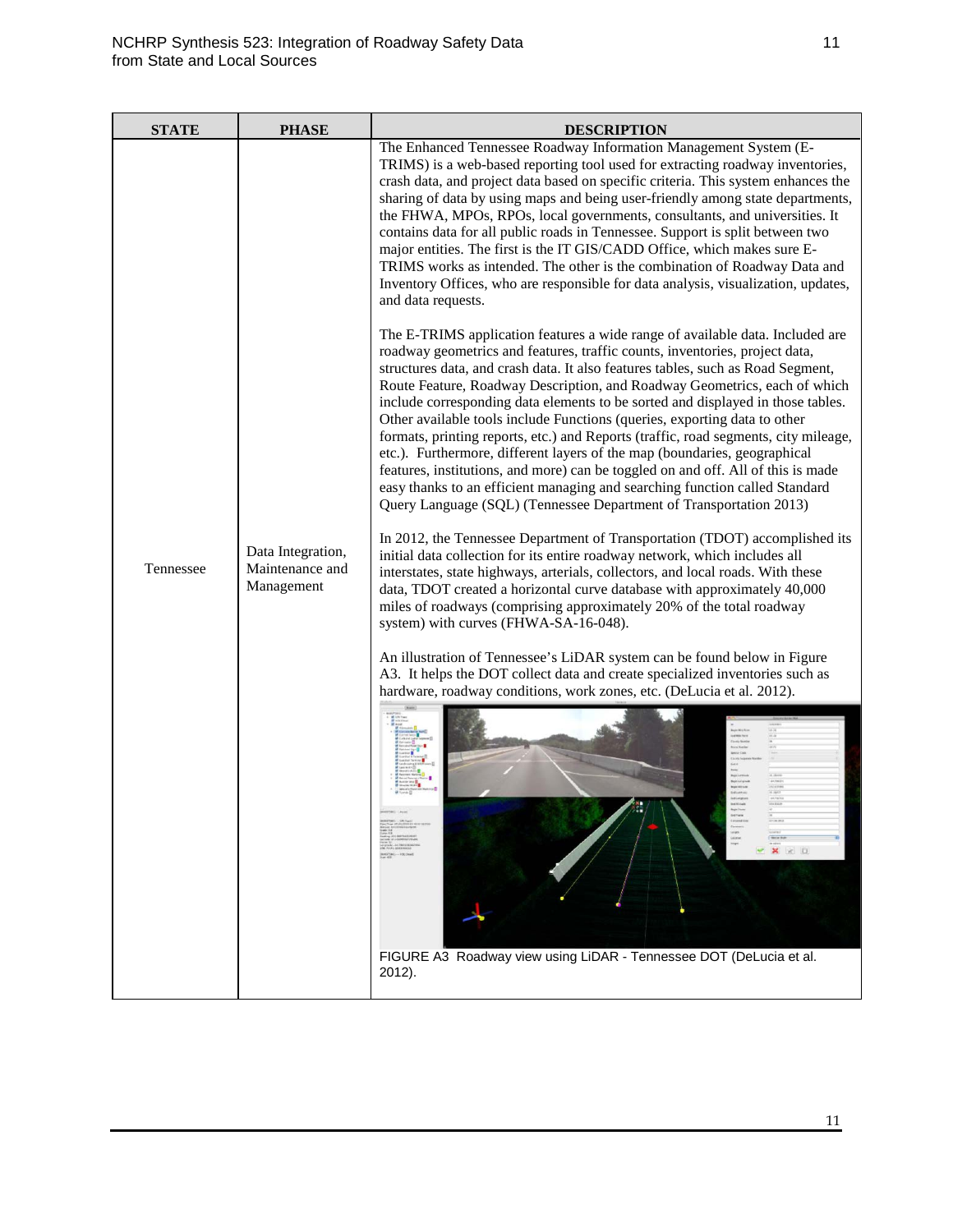| <b>STATE</b> | <b>PHASE</b>                                       | <b>DESCRIPTION</b>                                                                                                                                                                                                                                                                                                                                                                                                                                                                                                                                                                                                                                                                                                                                                                                                                                                                                                                                                                                                                                                                                |
|--------------|----------------------------------------------------|---------------------------------------------------------------------------------------------------------------------------------------------------------------------------------------------------------------------------------------------------------------------------------------------------------------------------------------------------------------------------------------------------------------------------------------------------------------------------------------------------------------------------------------------------------------------------------------------------------------------------------------------------------------------------------------------------------------------------------------------------------------------------------------------------------------------------------------------------------------------------------------------------------------------------------------------------------------------------------------------------------------------------------------------------------------------------------------------------|
|              | Data Integration,<br>Maintenance and<br>Management | UDOT developed UPlan in order to have a helpful, user-friendly online<br>mapping tool. All over the state, it provides interactive maps and data where<br>permitted for planning and execution of projects. Its data collection practices,<br>including LiDAR, digital imaging, workstation, and ArcGIS are common<br>among the majority of other states. UPlan is based off United States Road<br>Assessment Program (usRAP) procedures, tools used by transportation<br>agencies to quantify the safety and condition of their roads. usRAP targets<br>crash and roadway data to assign a risk factor to the different adjustments that<br>could be made to any of those roads. Together, UPlan and usRAP offer data-<br>supported decision assessments in a language that can be understood by the<br>general public (FHWA-SA-16-028).                                                                                                                                                                                                                                                         |
| Utah         |                                                    | UPlan serving as the hub of for mapping, interactive information, and<br>subsequent planning and decisionmaking provides benefits for all of those<br>within and working with UDOT. With minimal effort, it is possible to obtain<br>necessary data and information, quickly and efficiently communicate it with<br>employees and partners, and be wary of resource allocation (FHWA-SA-16-<br>$028$ ).                                                                                                                                                                                                                                                                                                                                                                                                                                                                                                                                                                                                                                                                                           |
|              | Impacts of Data<br>Integration                     | The practicality of the UPlan web-based mapping and informational tool is<br>further strengthened thanks to data management strategies employed by UDOT.<br>Its notice of need for a formal data governance plan like that of MDOT has led<br>the state to similar conclusions: streamlined data supports the progression of<br>safety analysis, sets performance standards, regulates the wide variety of data,<br>and emphasizes the cooperation factor between strategists, IT developers, and<br>other parties involved. UDOT's willingness to improve its data governance and<br>connect the refined data to its performance goals and standards makes it a<br>model for other state DOTs to follow suit (UDOT 2014).                                                                                                                                                                                                                                                                                                                                                                        |
| Virginia     | Data Collection<br><b>Efforts</b>                  | Virginia DOT uses a trip generation method to estimate AADT on local<br>roadways. This method was developed as a results of efforts to reduce data<br>collection costs and to reduce staff effort. The Regional and District Office staff<br>review the roadway systems and estimate the number of trips between locations<br>in order to determine the volume of the segment. The benefits of the trip<br>generation include reduced data collection costs, fewer resources necessary,<br>and a time savings due to the efficiency of the method (FHWA Safety Compass<br>Newsletter 2017).                                                                                                                                                                                                                                                                                                                                                                                                                                                                                                       |
| Washington   | Data Collection<br><b>Efforts</b>                  | The Transportation Data and GIS Office collects roadway data, crash data, and<br>traffic data. The Washington Incident Tracking System collects major corridor<br>incident data. Several different groups oversee the individual components of<br>asset data and maintenance data (TRB Circular E-C196).                                                                                                                                                                                                                                                                                                                                                                                                                                                                                                                                                                                                                                                                                                                                                                                          |
|              | Data Integration,<br>Maintenance and<br>Management | The Washington State Traffic Safety Commission (WTSC) is in charge of<br>SHSP safety analysis, while the Capital Program Development and<br>Management Office oversees the network screening. Determining factors of<br>crashes, identifying and evaluating countermeasures, and the HSM predictive<br>analysis all take place across multiple offices in the DOT. They are not always<br>centralized. As part of the strategic plan for sustainable highway safety,<br>Washington has mapped its safety data workflows. Additionally, there is an<br>LRS in place. The Transportation Information Planning and Support System<br>(TRIPS) tracks the LRS weekly. The system is updated annually. Safety-related<br>management plans are in place (TRB Circular E-C196).<br>The Feasibility Study for GIS Based Roadway Data Integration was conducted<br>to evaluate the feasibility of integrating roadway data at the state and federal<br>level. The study concluded that integration will need constant leadership to<br>make integration projects happen (Transcend Spatial Solutions 2015). |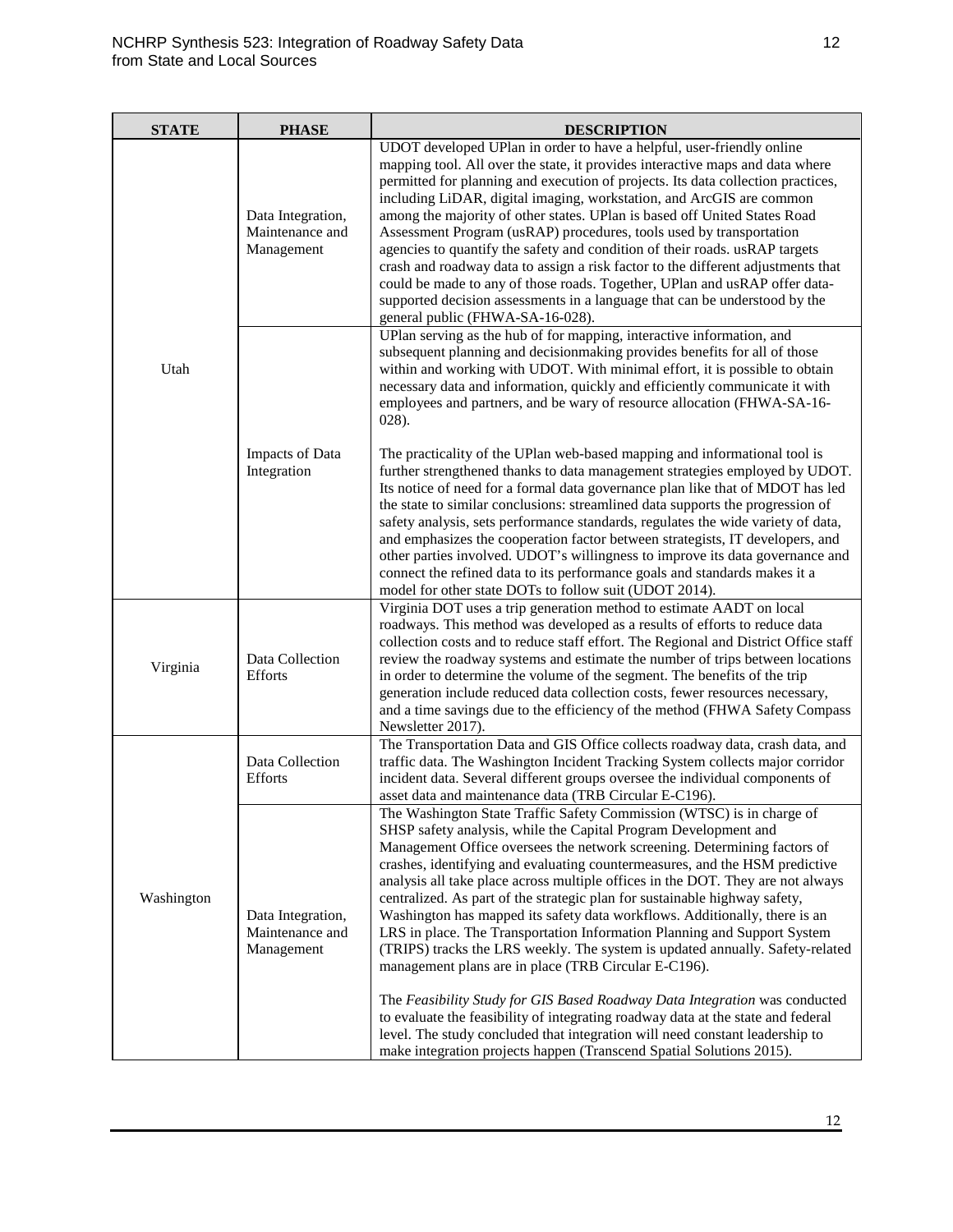| <b>STATE</b> | <b>PHASE</b>                                       | <b>DESCRIPTION</b>                                                                                                                                                                                                                                                                                                                                                                                                                                                                                                                                                                                                                                                                                                                                                                                                                                                                                                                                                                                                                                                                                                                                                                                                                                                                                                                   |
|--------------|----------------------------------------------------|--------------------------------------------------------------------------------------------------------------------------------------------------------------------------------------------------------------------------------------------------------------------------------------------------------------------------------------------------------------------------------------------------------------------------------------------------------------------------------------------------------------------------------------------------------------------------------------------------------------------------------------------------------------------------------------------------------------------------------------------------------------------------------------------------------------------------------------------------------------------------------------------------------------------------------------------------------------------------------------------------------------------------------------------------------------------------------------------------------------------------------------------------------------------------------------------------------------------------------------------------------------------------------------------------------------------------------------|
|              | Challenges and<br><b>Lessons Learned</b>           | Washington's most successful safety data integration effort has been crash data<br>integration. The state is now making decisions on LED conversion, lighting<br>system removal, and damaged pole removal (TRB Circular E-C196).<br>The major challenge for Washington's data integration is that integration is<br>done by individual businesses instead of by the enterprise (TRB Circular E-<br>$C196$ ).                                                                                                                                                                                                                                                                                                                                                                                                                                                                                                                                                                                                                                                                                                                                                                                                                                                                                                                         |
|              |                                                    | Effective data integration is limited due to a lack of incentive or initiative.<br>Furthermore, data integration requires sufficient funding, technology, staff<br>resources, and focused directives that are in accordance with other parties and<br>agencies (Transcend Spatial Solutions 2015).                                                                                                                                                                                                                                                                                                                                                                                                                                                                                                                                                                                                                                                                                                                                                                                                                                                                                                                                                                                                                                   |
| Wisconsin    | Data Collection<br><b>Efforts</b>                  | The Wisconsin Information System for Local Roads (WISLR) was successfully<br>developed by the state in the 1990s as a safety and asset management system.<br>Its goal was to meet the needs of local stakeholders, which meant the new<br>system had to be developed similar to the confines of the one in use for state<br>roads. As a result, the state roadway data could be integrated with the local<br>roads to create a database that included all public roads. WISLR complies<br>spatial location, asset, inventory, and crash information thanks to an<br>"on/at/towards" LRS. It is available to anyone with authorization, with local<br>agencies taking care of data collection within their jurisdiction and forwarding<br>it to the central system. So far, WISLR has produced consistent statewide local<br>roadway data, saved money by reducing redundancy, expanded the role of local<br>agencies, provided an efficient tool for safety analysis, and drawn up an all<br>public roads LRS and base map (FHWA-SA-14-037).                                                                                                                                                                                                                                                                                         |
|              | Data Integration,<br>Maintenance and<br>Management | Wisconsin Department of Transportation (WisDOT) employs two linear<br>referencing systems to manage its roadway data. The first of the two, the State<br>Trunk Network (STN), is limited to state routes—interstates, USH, and state<br>highways. The second LRS is the Wisconsin Information System for Local<br>Roads (WISLR). While it does include all roads, its focus lies in county and<br>local roads. The problem is neither system relates to the other. Their IDs for<br>road segments and intersections to not follow the same format. (Ryals 2010).<br>The Bureau of Planning and Economic Development (BPED) Statewide<br>Planning Unit wanted to resolve its problematic manual methods for processing<br>State Trunk Highway Network (STN) data. Data processed in this manner was<br>redundant and inconsistent, and the process itself took a while. The Statewide<br>Planning Unit launched the Lean Six Sigma project to improve data processing<br>time and accuracy. Their main tools included: suppliers, inputs, processes,<br>outputs, and customers (SIPOC) identification to grasp the STN data process,<br>performing a Kano analysis to decide what outputs would meet the needs of<br>employees, and mapping a value stream to pinpoint redundant components and<br>improve them (Wisconsin DOT 2014). |
|              | Impacts of Data<br>Integration                     | This new automated process reduced processing time by 56%, from 31.5<br>minutes to 13.8 minutes per dataset. When processing the six datasets (each<br>based on roadway functional classifications), the overall processing time<br>dropped by 83% from 3.2 hours to 0.5 hours. Formerly manual steps were<br>reduced as well. Updating GIS tools also enabled more accurate data to be<br>produced for map and system usage. Now, the Statewide Planning Unit can<br>focus on evaluation and employing standard operating procedures to adapt the<br>data and methodology (Wisconsin DOT 2014).                                                                                                                                                                                                                                                                                                                                                                                                                                                                                                                                                                                                                                                                                                                                     |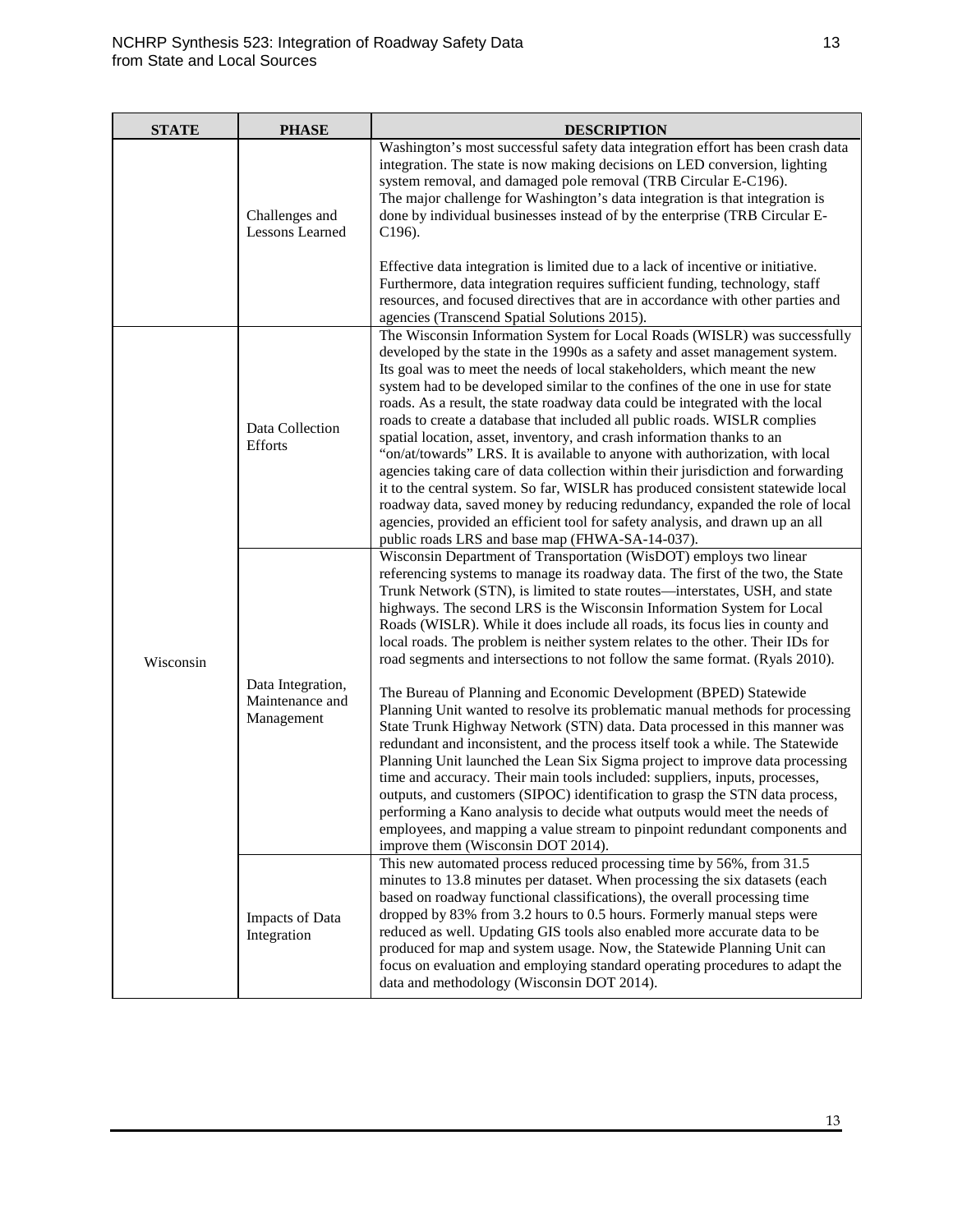| <b>STATE</b> | <b>PHASE</b>                      | <b>DESCRIPTION</b>                                                                                                                                                                                                                                                                                                                                                                                                                                                                                                                                                                  |
|--------------|-----------------------------------|-------------------------------------------------------------------------------------------------------------------------------------------------------------------------------------------------------------------------------------------------------------------------------------------------------------------------------------------------------------------------------------------------------------------------------------------------------------------------------------------------------------------------------------------------------------------------------------|
|              | Challenges and<br>Lessons Learned | It was necessary to merge the two systems because important transportation<br>data needs to be easily transferable between them. In order to do so, a<br>"link_link table" was created as part of a pilot study to match up corresponding<br>IDs for a certain segment or intersection. This did not require extensive changes<br>to or abandonment of a particular system already in use, and it instead<br>combined the abundance of data from both systems. With effective quality<br>control and coding, WisDOT brought both systems into a common<br>denominator (Ryals 2010). |

## **References**

Albee, M., *Roadway Safety Data and Analysis Case Study: Alabama's Safety Planning Tools for MPOs: Roadway Safety Data and Analysis Case Study*, FHWA-SA-17-015, Federal Highway Administration, Washington, D.C., December. 2016.

Altobello, M., M. Thurber, N. Lefler, H. McGee, and B. H. DeLucia, *Development of a Structure for a MIRE Management Information System,* FHWA-SA-13-007, Office of Safety, Federal Highway Administration, Washington, D.C., Jan. 2013. 51 pp.

Brown, R., *Asset Management in Oregon: Roadway Safety Data and Analysis*, FHWA-SA-16-110, Federal Highway Administration, Washington, D.C., November. 2016.

Brown, R., and R. Scopatz. *Roadway Safety Data and Analysis Case Study: Arizona Importing Local and Tribal Data for Safety Analysis*. (2016). FHWA-SA-16-061. Washington, D.C.: Office of Safety, Federal Highway Administration, U.S. Department of Transportation.

*Delaware Valley Regional Planning Commission (DVRPC) Integrating Safety into the Planning Process at the MPO Level Strategies for Using GIS to Advance Highway Safety*, FHWA-SA-16-029, Federal Highway Administration, Washington, D.C., May. 2016.

DeLucia, B. H., R. A. Scopatz, and N. Lefler. *Roadway Data Improvement Program: Supplemental Information Resource*. Federal Highway Administration, Washington, D.C., June. 2012.

*Improving Safety Programs Through Data Governance and Data Business Planning*. Transportation Research Circular, Number E-C196, Transportation Research Board, Washington D.C., 2015. pp. 27– 102.

*Michigan Department of Transportation Safety Data Processes and Governance Practices*, FHWA-SA-15-059, Federal Highway Administration, Washington, D.C., November. 2015.

*Michigan Roadsoft: Integration of State and Local Safety Data*, FHWA-SA-14-035, Federal Highway Administration, Washington, D.C., June, 2014.

*New Hampshire Department of Transportation Safety Data Systems and Processes*, FHWA-SA-15-058, Federal Highway Administration, Washington, D.C., November. 2015.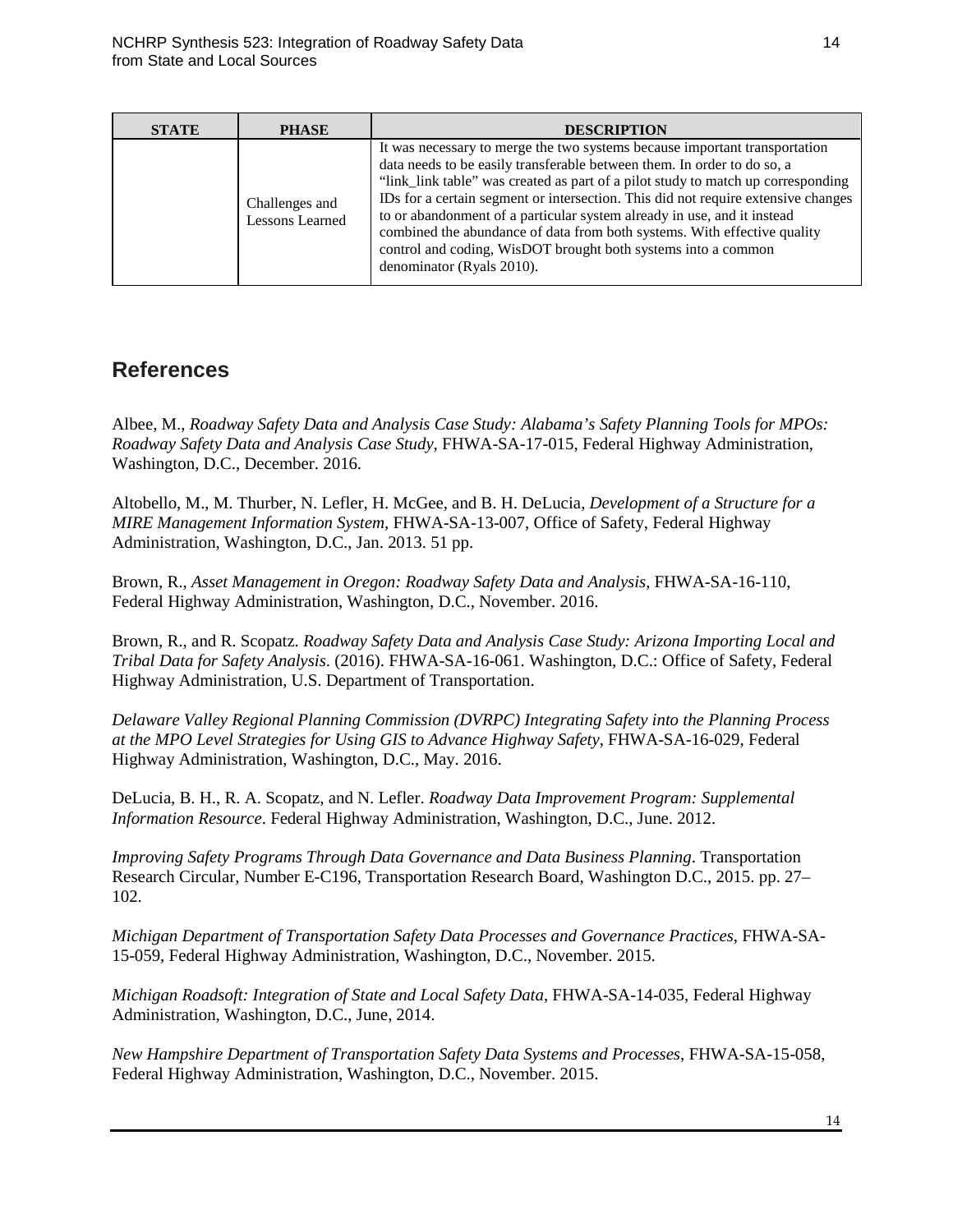*New Hampshire's Intersection Inventory Roadway Safety Data and Analysis*, FHWA-SA-15-087, Federal Highway Administration, Washington, D.C., October. 2015.

*Ohio Location Based Response System: State and Local Data Integration*, FHWA-SA-14-036, Federal Highway Administration, Washington, D.C., June. 2014.

*Ohio's Location Based Response System: How one set of highly accurate, shared mapping data is saving time, money and lives across the Buckeye State*., Office of Information Technology, Columbus, OH, 2011.

Preston, Ian, *Introduction to E-TRIMS*, Long Range Planning Division Road Inventory Office, Tennessee Department of Transportation, 2013. PowerPoint presentation.

Ryals, Z., *A Technique for Merging State and Non-State Linear Referencing Systems*. Department of Civil and Environmental Engineering University of Alabama – Tuscaloosa, December, 2010.

Scopatz R., and E. Goughnour, *Maryland's Data Linkage and Analysis to Support Decision Making: Roadway Safety Data and Analysis*, FHWA-SA-16-049, Federal Highway Administration, Washington, D.C., September. 2016.

Scopatz, R., and M. Albee, *Tennessee's Horizontal Curve Database: Roadway Safety Data and Analysis*, FHWA-SA-16-048, Federal Highway Administration, Washington, D.C., April. 2016.

Scopatz, R., and R. Brown, *South Carolina Safety Data Improvements through Electronic Crash System Deployment: Roadway Safety Data and Analysis*, FHWA-SA-16-109, Federal Highway Administration, Washington, D.C., November. 2016.

Scopatz, R.A., E. Goughnour, D. Abbot, E. Tang, D. Carter, S. Smith, and T. Salzer, *Informational Guide for State, Tribal, and Local Safety Data Integration*, FHWA-SA-16-118, Office of Safety, Federal Highway Administration, Washington, D.C., October 2016. 169 pp.

*State Trunk Highway Network Data Processing Lean Summary Report*. Wisconsin Department of Transportation, 2014 [Online] Available: http://wisconsindot.gov/Documents/aboutwisdot/performance/lean-gvmt/dtim-stn-data-processing-final-summary.pdf [accessed Feb. 20, 2017].

Thompson, S. "FHWA to Develop New Safety Data Management Guide," *Safety Compass Newsletter,*  Vol. 10, Issue 1, Winter 2016, pp.10-12.

Thompson, S., and R. Scopatz, "Technical Assistance now Available for Data Business Planning to Support State, Tribal, and Local Safety Data Integration," *Safety Compass Newsletter,* Vol. 11, Issue 1, Winter 2017, pp.19-20.

Transcend Spatial Solutions. *Proposed Solutions Report: Feasibility Study for GIS Based Roadway Data Integration*, Washington Department of Transportation, Olympia, WA, September. 2015.

Tsapakis, I., and S. Thompson, "Noteworthy Practices in Data Collection and AADT Estimation on Non-Federal Aid System Roads," *Safety Compass Newsletter,* Vol. 11, Issue 2. Spring 2017, pp. 3-6.